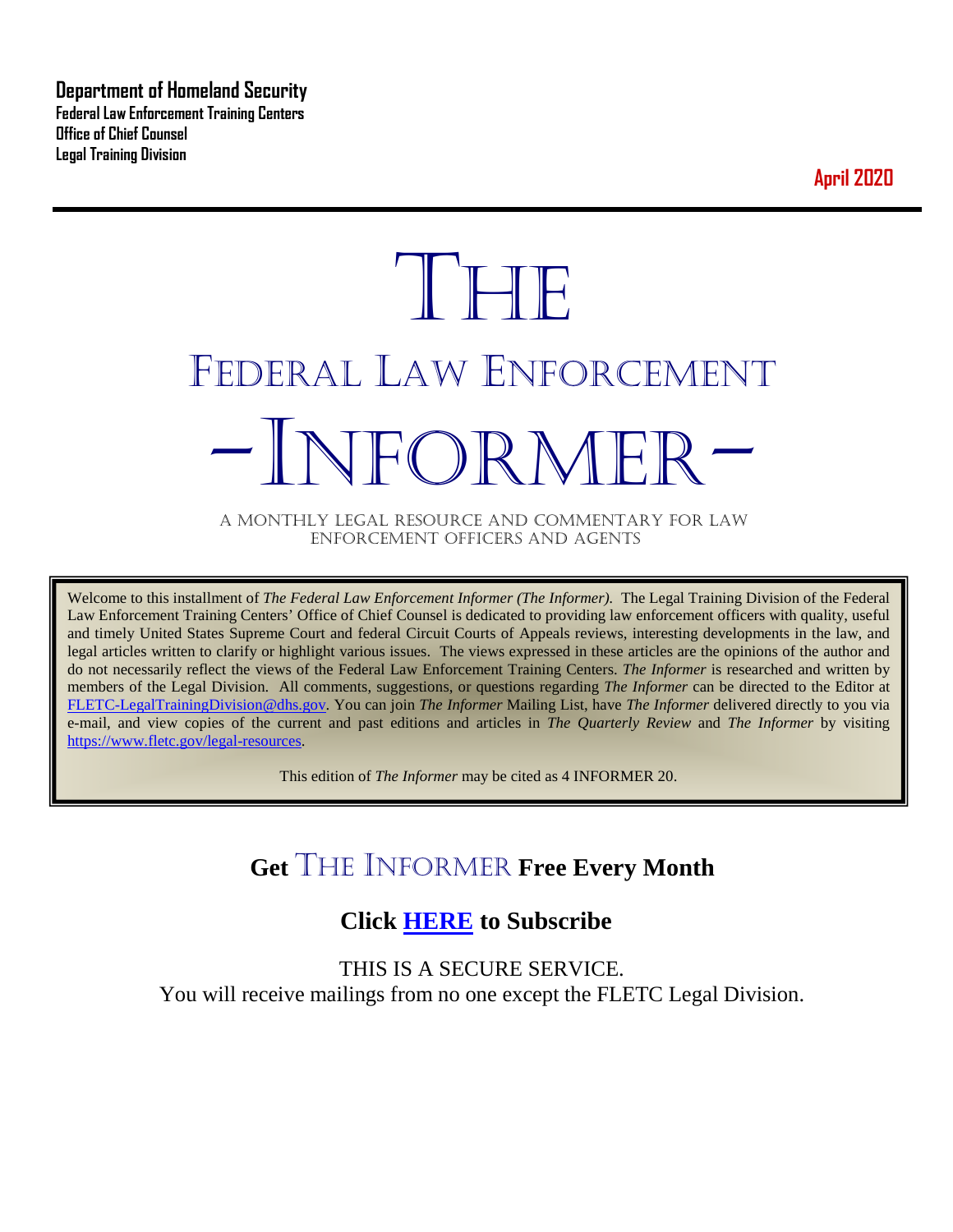# **The Informer – April 2020**

### **Case Summaries**

### **United States Supreme Court**

**Kansas v. Glover:** Whether it was reasonable for an officer to conduct a traffic stop after the officer discovered the registered owner of the vehicle had a revoked driver's license and there were no facts to suggest that someone else was driving the vehicle...................................**[6](#page-5-0)**

### **[Circuit Courts of Appeals](#page-5-1)**

### **[First Circuit](#page-6-0)**

**Caniglia v. Strom:** Whether the community caretaking doctrine applied to the seizure of the plaintiff for the purpose of sending him to the hospital for a psychiatric evaluation, the subsequent warrantless entry into his home, and the seizure of his firearms...............................**[7](#page-6-1)**

### **[Fourth Circuit](#page-7-0)**

**United States v. Jones:** Whether police officers established probable cause that the defendant possessed additional illegal drugs in his house after they saw a smoldering marijuana cigarette in a trash can thereby justifying a search of his entire house.............................**[8](#page-7-1)**

**United States v. Jordan:** Whether an officer had reasonable suspicion to stop the defendant under the collective knowledge doctrine in order to lawfully extend the duration of the stop for 11-minutes and allow back-up officers to arrive before completing his investigation...............**[10](#page-9-0)**

**United States v. Moore:** Whether a routine traffic checkpoint complied with the Fourth Amendment........................................................................................................................**[11](#page-10-0)**

### **[Fifth Circuit](#page-11-0)**

**United States v. Alvarado-Palacio:** Whether the defendant voluntarily and knowingly waived his Miranda rights before he confessed to Homeland Security Investigations agents.........**[12](#page-11-1)**

**United States v. Scully:** Whether a warrant authorizing the search of the defendant's primary residence extended to a search of his home office, which was located in a structure behind the primary residence, and whether it was reasonable to search the home office when the warrant contained only a physical description of the primary residence......................................................**[13](#page-12-0)**

### **[Sixth Circuit](#page-14-0)**

**Ashford v. Raby:** Whether a police officer was entitled to qualified immunity for using his police dog to remove the plaintiff from his vehicle after the plaintiff refused to exit...............**[15](#page-14-1)**

**United States v. Jones:** Whether it was reasonable to conduct a Terry stop when the officer alleged he had reasonable suspicion that the defendant committed a misdemeanor............**[16](#page-15-0)**

### **[Seventh Circuit](#page-16-0)**

**United States v. Rickmon:** Whether an officer established reasonable suspicion to stop the defendant's vehicle based upon the vehicle's movements near an area where there had been an alert from ShotSpotter, a surveillance network of GPS-enabled acoustic sensors.......**[17](#page-16-1)**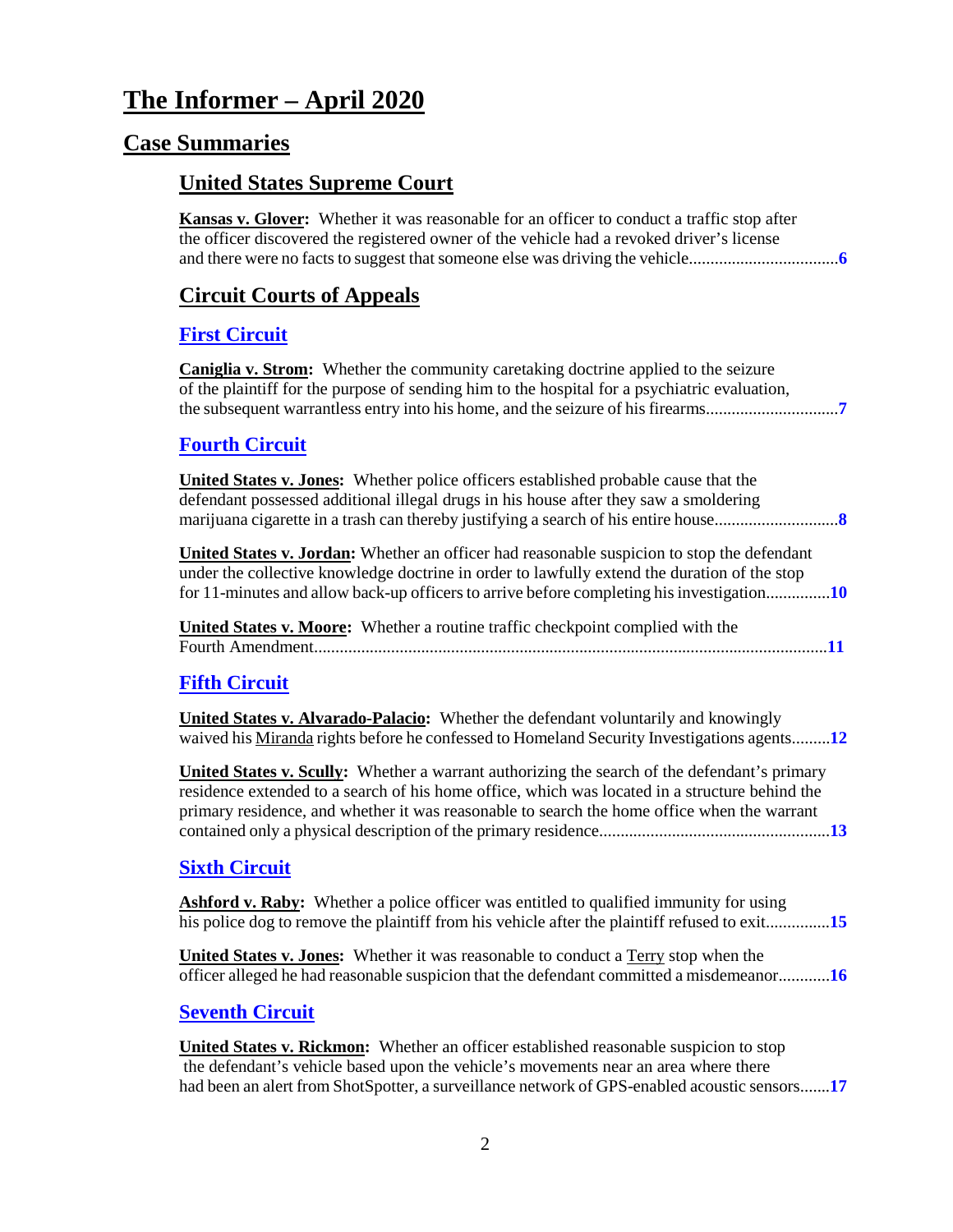### **[Eighth Circuit](#page-18-0)**

| <b>United States v. Heard:</b> Whether a show-up identification was impermissibly suggestive<br>when officers called the witness back to the scene of the crime and asked him questions                                                                                               |    |
|---------------------------------------------------------------------------------------------------------------------------------------------------------------------------------------------------------------------------------------------------------------------------------------|----|
| <b>United States v. Suellentrop:</b> Whether the warrantless examination of images and videos<br>on the defendant's cell phone was a private search and whether the subsequent warrant<br>obtained to search the defendant's residence also gave officers the authority to search the | 20 |

### **FLETC Informer Webinar Schedule**

### **1. Recording Me – Recording You (1-hour)**

Presented by Henry W. McGowen, Attorney-Advisor/Senior Instructor, Federal Law Enforcement Training Centers, Artesia, New Mexico.

We all enjoy the First Amendment rights under our Constitution, which includes such issues as free speech and freedom of the media to report on events. Does this also include people recording law enforcement officers performing their sworn duties, including, for example, using force in order to effect an arrest? Almost everyone has a phone with a built-in camera, so it is very easy to do. Are there any restrictions for people recording and uploading these photos and videos online? And what about the law enforcement officers themselves - do they have that same right to record suspects? Law enforcement body-worn cameras are a hot topic; are these recordings the answer to combat apparently incriminating, viral videos?

**Wednesday, May 6, 2020: 3 p.m. Eastern / 2 p.m. Central / 1 p.m. Mountain / 12 p.m. Pacific**

**To participate in this webinar: <https://share.dhs.gov/may>**

### **2. Federal Law and Standards of Conduct Regarding Hemp Legalization, Cannabis Cultivation, and CBD Products**

♦

Presented by Joe Haefner, Associate Chief Counsel, Federal Law Enforcement Training Centers, Artesia, New Mexico.

In this webinar, we will examine the current status of federal law, ethics, and agency policies relating to investment in cannabis cultivation and sales, and the use of Cannibidoil (CBD) products in the workplace.

**Wednesday, May 13, 2020 – 3 p.m. Eastern / 2 p.m. Central / 1 p.m. Mountain / 12 p.m. Pacific**

**To participate in this webinar: <https://share.dhs.gov/may>**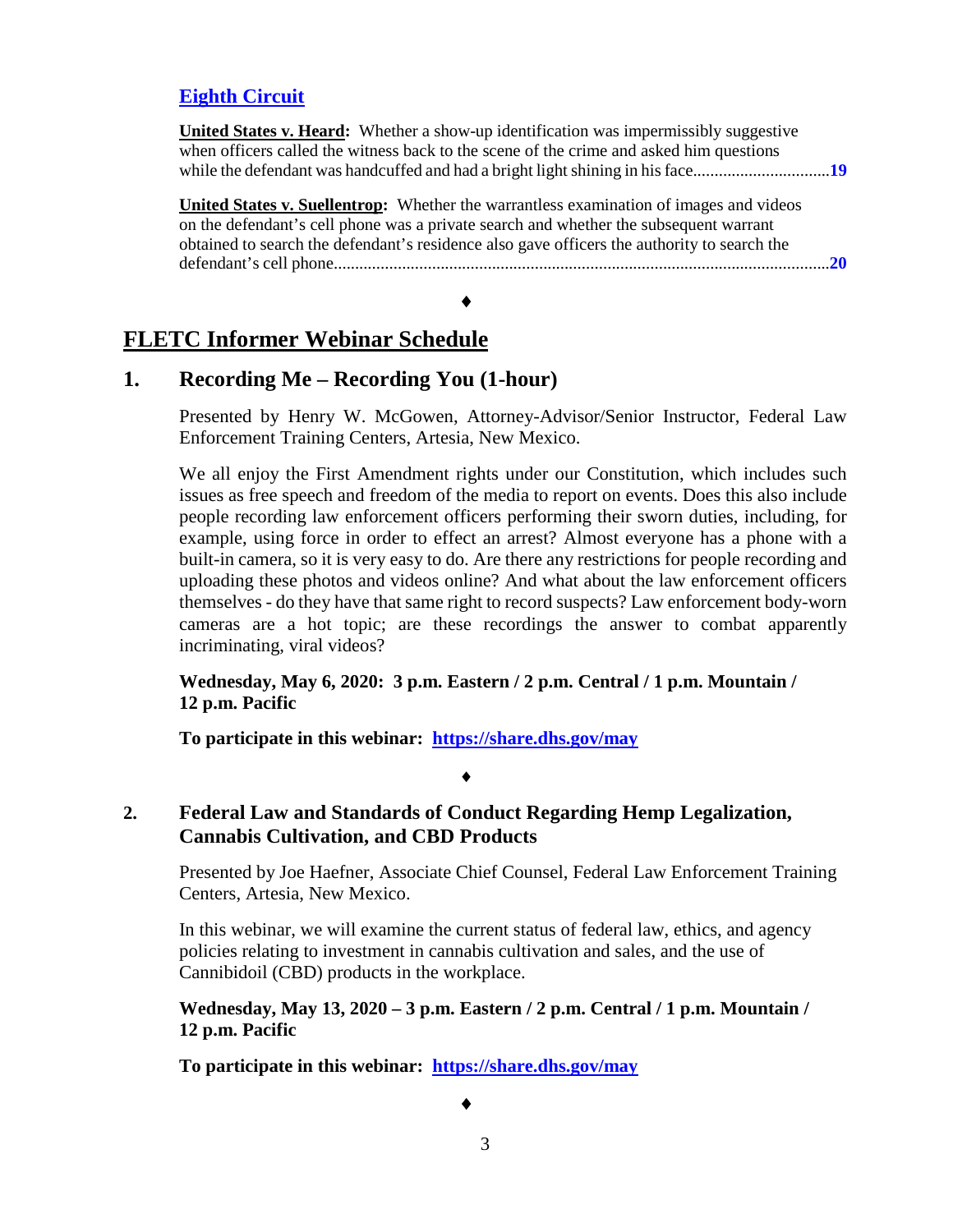### **3. Investigative Traffic Stops and Reasonable Suspicion**

Presented by Mary Mara, Attorney Advisor (Senior Instructor), Federal Law Enforcement Training Centers, Artesia, New Mexico.

We learned in Terry v. Ohio, that the Fourth Amendment permits an officer to initiate a brief investigative stop of a motor vehicle when he or she has a particularized and objective basis for suspecting the person of criminal activity (i.e. reasonable suspicion that criminal activity is afoot). This webinar will examine a variety of cases, including Kansas v. Glover, decided by the Supreme Court on April 6, 2020, which outline the degree of information an officer must possess before he or she has sufficient 'reasonable suspicion' to conduct such a stop.

### **Tuesday, May 19, 2020 – 3 p.m. Eastern / 2 p.m. Central / 1 p.m. Mountain / 12 p.m. Pacific**

**To participate in this webinar: <https://share.dhs.gov/may>**

### ♦

### **To Participate in a FLETC Informer Webinar**

- **1.** Click on the link to access the Homeland Security Information Network (HSIN).
- **2.** If you have a HSIN account, enter with your login and password information.
- **3.** If you do not have a HSIN account, click on the button next to "Enter as a Guest."
- **4.** Enter your name and click the "Enter" button.
- **5.** You will now be in the meeting room and will be able to participate in the event.
- **6.** Even though meeting rooms may be accessed before an event, there may be times when a meeting room is closed while an instructor is setting up the room.
- **7. If you experience any technical issues / difficulties during the login process, please call our audio bridge line at (877) 446-3914 and enter participant passcode 232080 when prompted.**

### ♦

# **Cybercrime & Technical Investigations Training Conference 2020**

The Federal Law Enforcement Training Centers (FLETC) Glynco, Georgia cordially invites you to attend the third FLETC CyberCrime & Technical Investigations Training Conference (CYCON-2020) September 9-11, 2020. The goal of the conference is to foster education and awareness of current threats and innovations which impact how law enforcement investigate cybercrime and how they conduct technical investigations. Attendees will experience exhibits, lectures, demonstrations, and hands-on labs. Last held in 2018, CYCON-2018 provided 70 break-out training sessions from FLETC and industry professionals with 77 representatives from more than 40 companies in attendance. There is no cost to attendees or vendors for participation; however, attendees, vendors, and agencies are responsible for all travel, lodging, and meal costs.

For additional details concerning attendee registration, conducting a presentation for CYCON-2020, or conducting a vendor product demonstration please see the FLETC CYCON-2020 website:

<https://www.fletc.gov/cybercrime-and-technical-investigations-training-conference>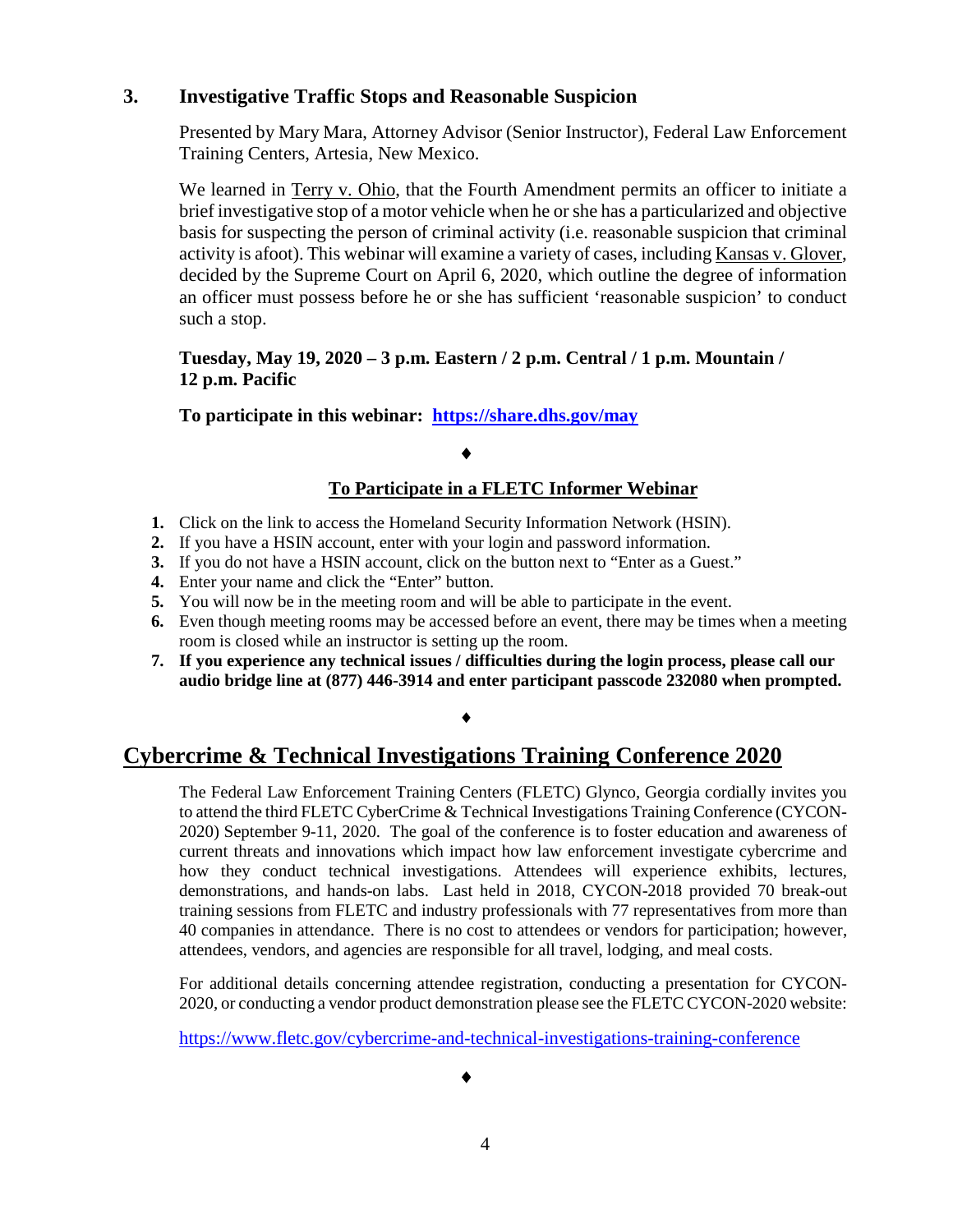# **FLETC Office of Chief Counsel Podcast Series**

#### **Fundamentals of the Fourth Amendment – A 15-part podcast series that covers the following Fourth Amendment topics:**

A Flash History of the Fourth Amendment What is a Fourth Amendment Search? What is a Fourth Amendment Seizure? Fourth Amendment Levels of Suspicion Stops and Arrests Plain View Seizures Mobile Conveyance (Part 1 and Part 2)

Exigent Circumstances Frisks Searches Incident to Arrest (SIA) Consent (Part 1 and Part 2) Inventories Inspection Authorities

**Click Here: <https://leolaw.podbean.com/>**

♦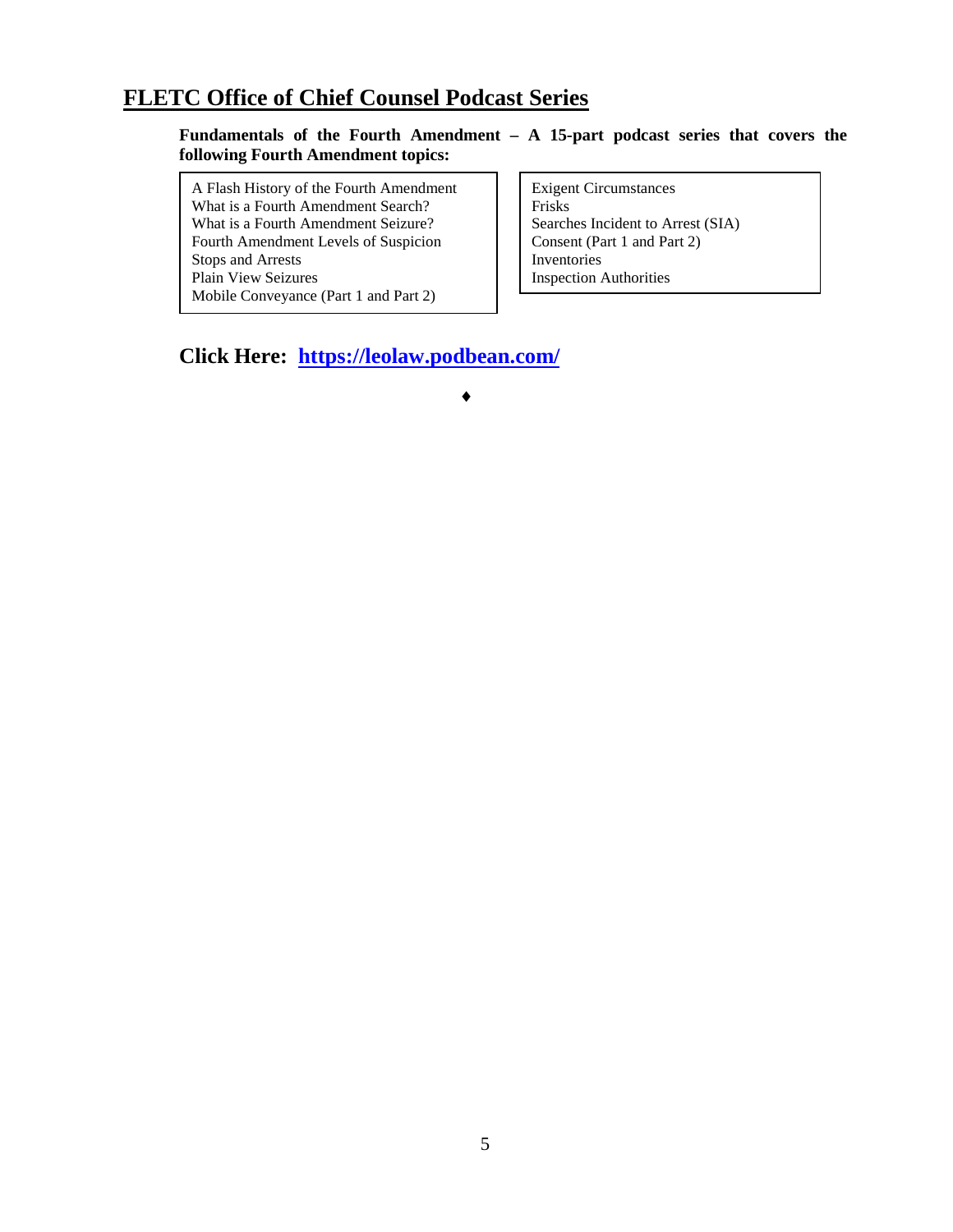# CASE SUMMARIES

# Circuit Courts of Appeal

# <span id="page-5-1"></span>**United States Supreme Court**

### <span id="page-5-0"></span>**Kansas v. Glover, 206 L. Ed. 2d 412 (U.S. 2020)**

While on patrol, a police officer saw a pickup truck and ran the truck's license plate number through a law enforcement database. The officer learned that Charles Glover, Jr. had registered the vehicle and that Glover's Kansas driver's license had been revoked. The officer did not observe any traffic violations; however, he initiated a traffic stop based on his assumption that Glover was driving the vehicle. The officer did not confirm the identity of the driver before initiating the traffic stop. The officer identified Glover as the driver and the state subsequently charged him with driving as a habitual violator. Glover filed a motion to suppress the evidence arguing that the officer lacked reasonable suspicion to initiate the traffic stop.

Ultimately, the Kansas Supreme Court held that the stop violated the Fourth Amendment. The court held that the officer did not have reasonable suspicion to conduct a stop because his inference that Glover was driving the vehicle amounted to "only a hunch" that Glover was engaging in criminal activity. The court explained that "the officer must have *specific and articulable* facts suggesting the owner is driving the vehicle or is otherwise likely to violate the suspension order based on other corroborating information, such as the officer's prior encounters." The court's rejection of "the owner-is-the-driver presumption" was contrary to the holding of 12 state supreme courts and 4 federal circuit courts of appeal that had ruled on the same or similar issues.

The state appealed. The issue before the Supreme Court was:

Whether it is lawful for an officer to conduct a traffic stop when the officer knows the registered owner of a vehicle has a revoked license and the officer has no reason to believe that someone other than the registered owner is driving the vehicle.

The Supreme Court reversed the judgment of the Kansas Supreme Court. The Court held that an officer has reasonable suspicion to stop a vehicle when the officer knows the registered owner has a revoked license and there are no facts or information to suggest that someone other than the registered owner is driving the vehicle.

Under established case law, a police officer may conduct a brief investigative stop when he has reasonable suspicion to believe a person is involved in criminal activity. Reasonable suspicion is determined by the totality of the circumstances, to include facts known to the officer and reasonable inferences that can be drawn from those facts.

In this case, before conducting the stop the officer saw an individual operating a 1995 Chevrolet 1500 pickup truck with Kansas plate 295ATJ. The officer knew that the registered owner of the truck had a revoked license and that the model of the truck matched the vehicle registration. From these facts, the Court concluded that the officer "drew the commonsense inference that Glover was likely the driver of the vehicle, which provided more than reasonable suspicion to initiate the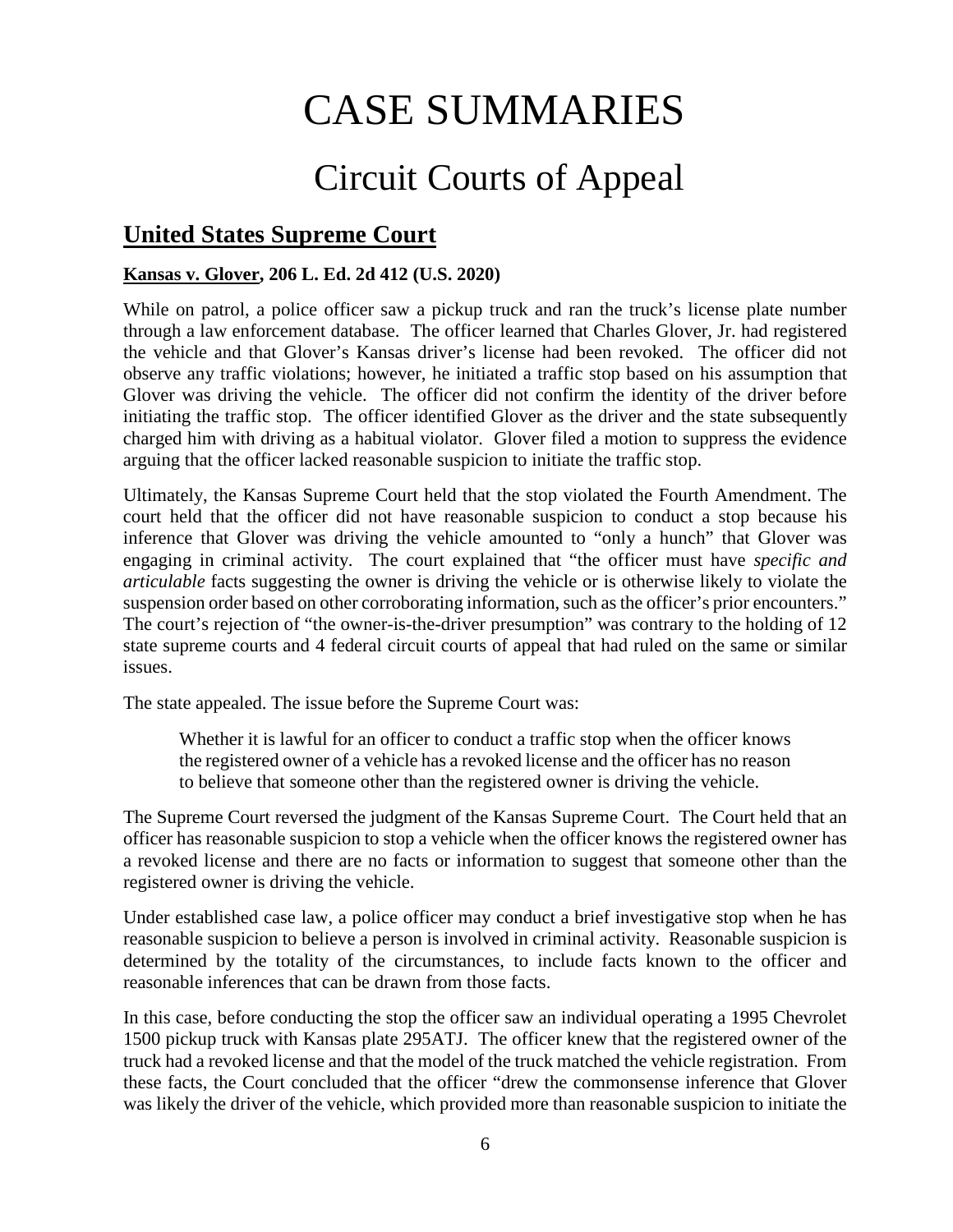stop." The Court added that the fact that the registered owner of a vehicle is not always the driver of the vehicle did not negate the reasonableness of the officer's inference. The court noted that an officer does not need "to be perfect," just reasonable.

The Court concluded by commenting that its holding was narrow in scope. The Court stated that the presence of additional facts might dispel an officer's reasonable suspicion in a similar situation. For example, if an officer knows the registered owner of a vehicle is a male in his midsixties but observes the driver is a female in her mid-twenties, then the totality of the circumstances would not support reasonable suspicion that the driver was involved in criminal activity. However, in this case, the officer had no information to rebut the reasonable inference that Glover was driving his own vehicle; therefore, the Court held that the stop was lawful.

For the Court's opinion: [https://www.supremecourt.gov/opinions/19pdf/18-556\\_e1pf.pdf](https://www.supremecourt.gov/opinions/19pdf/18-556_e1pf.pdf)

\*\*\*\*\*

# <span id="page-6-0"></span>**First Circuit**

### <span id="page-6-1"></span>**Caniglia v. Strom, 953 F.3d 112 (1st Cir. 2020)**

In August 2015, Kim Caniglia called the police department and asked that an officer accompany her to her residence where she lived with her husband, Edward. Kim stated that the day before, during an argument with Edward, he retrieved a handgun from the bedroom, threw it on a table, and told Kim, "shoot me now and get it over with." A short time later, Edward left the house and Kim returned the gun to its usual place but hid the magazine. Afterward, Kim said she left the house and spent the night at a hotel. Kim explained that she called the police because she had been unable to reach Edward by telephone that morning and she was concerned that he might have committed suicide or otherwise harmed himself. Kim wanted an officer to accompany her to the house because she was worried for Edward and she was concerned about what she would find when she returned home. An officer was dispatched and he met with Kim, who recounted the argument with her husband the previous day, his disturbing behavior, and suicidal statements.

Four officers went to the Caniglia residence and spoke to Edward. Edward corroborated Kim's account of their argument but he refused to discuss his mental health, except to tell the officers that he was not suicidal. After the ranking officer on the scene determined that Edward posed an imminent danger to himself and others, Edward agreed to be transported to a nearby hospital for a psychiatric evaluation. Edward claimed the only reason he agreed was because the officers told him that his firearms would not be confiscated if he consented to go to the hospital for an evaluation.

After Edward departed by ambulance for the hospital, the officers decided to seize two firearms, magazines for both guns, and ammunition. Although it was unclear whether Kim wanted the guns removed from the house, the officers knew the firearms belonged to Edward and that he objected to the officers seizing them. Edward was evaluated at the hospital but not admitted as an inpatient. Edward's firearms were returned in December 2015.

Edward Caniglia sued the officers under 42 U.S.C. § 1983. Although he alleged several constitutional and state-law violations, Caniglia's primary argument was that the officers violated the Fourth Amendment by 1) transporting him involuntarily to the hospital for a psychiatric evaluation, and 2) seizing his two firearms after a warrantless entry into his home.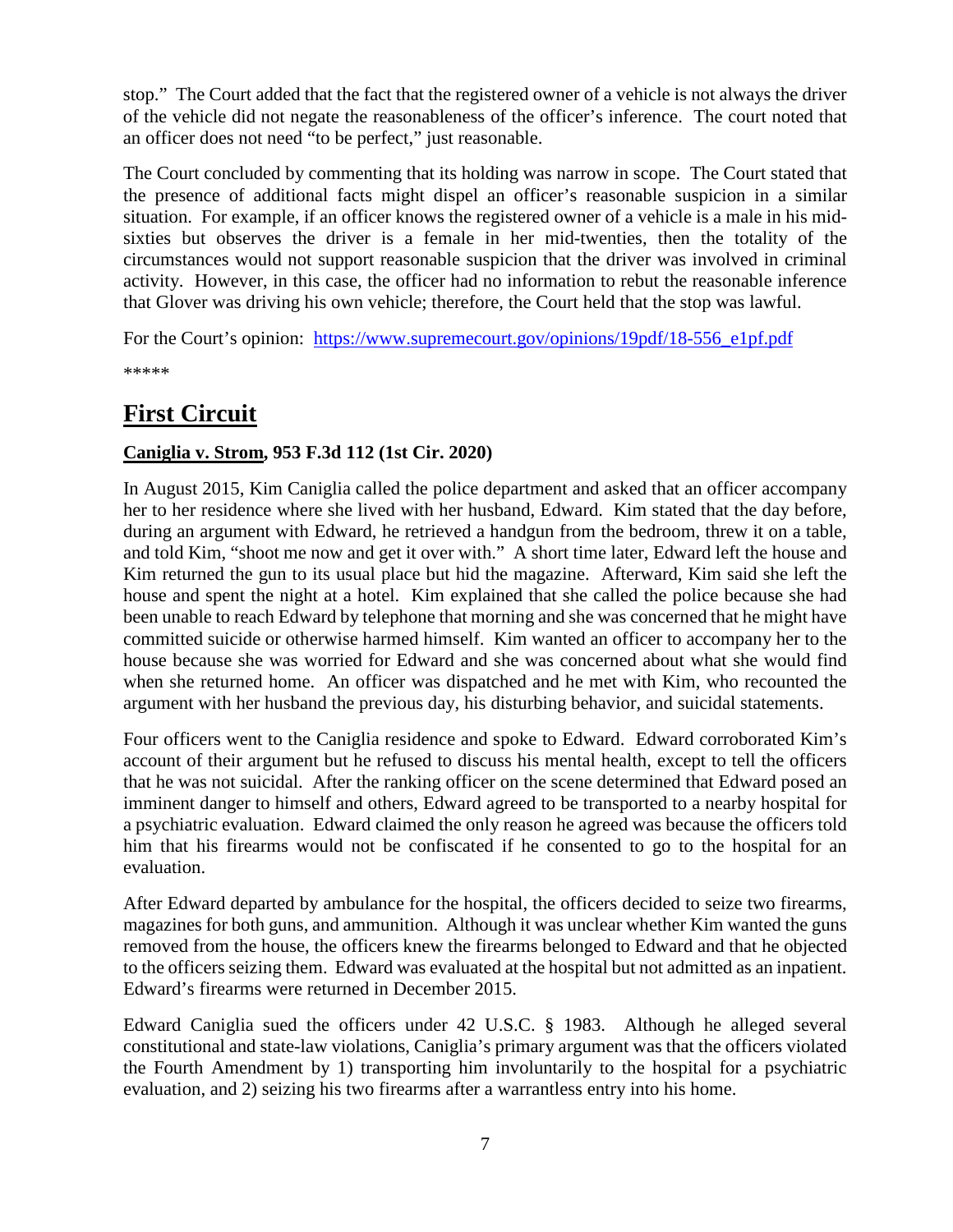The district court held that the officers' conduct toward Caniglia and the seizure of his firearms constituted a reasonable exercise of their community caretaking responsibilities; therefore, their actions did not violate the Fourth Amendment. Caniglia appealed.

The Supreme Court has recognized that police officers frequently engage in "community caretaking functions" that have no relationship to the detection, investigation, or acquisition of evidence relating to criminal violations. In [Cady v. Dombrowski,](https://supreme.justia.com/cases/federal/us/413/433/) the Supreme Court held that the community caretaking exception applied to a situation where officers conducted a warrantless search of a disabled vehicle when the officers reasonably believed that the vehicles trunk contained a gun and the vehicle was vulnerable to vandals. Since Cady, the community caretaking doctrine has become a catch-all for a wide range of responsibilities that police officers must discharge in addition to their criminal enforcement duties.

Although the community caretaking doctrine has been well settled in the motor vehicle context, there is discord among the federal circuits as to its validity in the context of warrantless entries into a home. The Third and Seventh Circuits have held that the community caretaking exception does not justify a warrantless entry into a home while the Fifth, Sixth, Eighth, and Ninth Circuits have held that the doctrine allows warrantless entries onto private premises, including homes, in certain circumstances. In this case, the First Circuit Court of Appeals joined the Fifth, Sixth, Eight, and Ninth Circuits, holding that the community caretaking doctrine should not be limited to the motor vehicle context.

In this case, the court held that the community caretaking doctrine specifically applied to the officers' actions in this case. The court found that when the officers seized Caniglia they knew that: 1) he had retrieved a firearm during an argument with his wife and directed his wife to shoot him and "get it over with" and 2) his behavior had so dismayed his wife that she spent the night at a hotel and requested a wellness check on him the next morning as she feared that he may have committed suicide. Based on these facts, the court concluded that the officers not only acted reasonably but in conformity with sound police procedure by seizing Caniglia and sending him to the hospital for a psychiatric evaluation.

In addition, the court found that an objectively reasonable officer could have perceived a real possibility that Caniglia might refuse an evaluation once at the hospital and then shortly return home in the same troubled mental state, posing a threat to himself and others. The court noted that when the officers entered Caniglia's home, they did not search the entire residence in order to seize the weapons, but rather relied upon Kim's directions, which directed them to the firearms. Consequently, the court held that entering Caniglia's home and seizing his firearms was reasonable and consistent with sound police procedure.

For the court's opinion: [https://cases.justia.com/federal/appellate-courts/ca1/19-1764/19-1764-](https://cases.justia.com/federal/appellate-courts/ca1/19-1764/19-1764-2020-03-13.pdf?ts=1584131409) [2020-03-13.pdf?ts=1584131409](https://cases.justia.com/federal/appellate-courts/ca1/19-1764/19-1764-2020-03-13.pdf?ts=1584131409)

\*\*\*\*\*

# <span id="page-7-0"></span>**Fourth Circuit**

### <span id="page-7-1"></span>**United States v. Jones, 952 F.3d 153 (4th Cir. 2020)**

The Richmond Police Department received an anonymous 911 call that Melvin Jones was selling marijuana and crack cocaine from his residence. Three officers went to Jones' house to investigate the tip by conducting a "knock and talk" interview. One of the officers knocked on the door and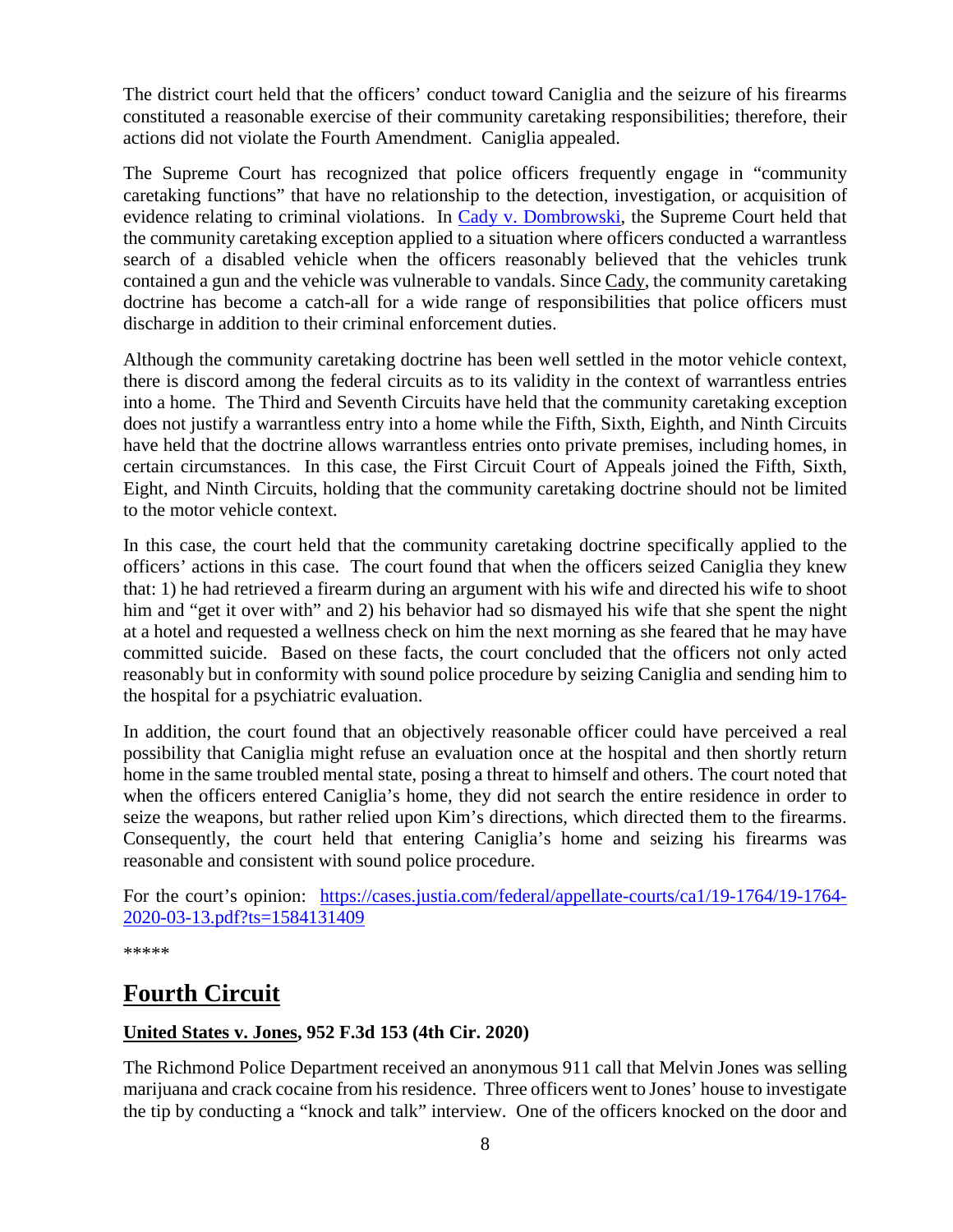when Jones opened the door, the officers smelled a strong odor of marijuana coming from inside the house. Based on the marijuana odor, the officers seized Jones as he was standing on the door's threshold, placed him in handcuffs, and seated him on a chair on the front porch. When Jones told the officers that his niece and nephew were inside the house, the officers and Jones called the children out of the house. While one of the officers stayed with Jones and the children, the other officers entered the house and conducted a protective sweep to verify Jones' statement that there were no other people inside the house. During the sweep, which lasted approximately twominutes, one of the officers saw a smoldering marijuana cigarette sitting on top of the trash in an open trash can in the kitchen. After completing the sweep, one of the officers left the house to apply for a search warrant while the other officers remained with Jones.

The officer returned a short time later with a warrant authorizing a search of Jones' house for controlled substances. The warrant specifically authorized a search of "any safes or locked boxes that could aid in the hiding of illegal narcotics." The officers searched a safe in Jones' bedroom closet and found a handgun. In other parts of the house, the officers found marijuana, crack cocaine, and items commonly used for packaging and weighing narcotics.

The government charged Jones with possession of a firearm by a felon and possession of a cocaine base with intent to distribute. Jones filed a motion to suppress the evidence obtained during the search of his house. After the district court denied the motion, Jones pled guilty to the firearm charge, reserving his right to appeal the district court's ruling on the motion to suppress. In return, the government dismissed the drug charge.

On appeal, Jones claimed that the warrant authorizing the officers to open "any safes or locked boxes" in his house, which led to the discovery of the handgun in his safe, violated the Fourth Amendment. Specifically, Jones argued that the evidence in the warrant affidavit that the officers had detected a strong odor of marijuana coming from the house and observed a smoking joint in the kitchen trash can failed to establish probable cause that other locations in the house would hold evidence of marijuana possession. Jones asserted that the officers' detection of the marijuana odor provided them with probable cause only to believe that he was smoking a marijuana cigarette in his home and the search should have ended when the officers discovered the source of the smell, i.e. "the actual still-smoking marijuana cigarette" in the trash can.

The court disagreed. The "geographic scope" of a search warrant complies with the Fourth Amendment if, in light of "common-sense conclusions about human behavior," there is a "fair probability that contraband or evidence of a crime" will be found in the areas outlined in the warrant. Here, the officers had evidence that Jones, who was the only adult in the house at the time, had been smoking marijuana in his house when the officers knocked on the front door. The court concluded that common sense indicated it was likely that the marijuana Jones was smoking was not the only marijuana in the house. The court noted that a reasonable officer could infer that that the marijuana located in the trash can constituted only a single portion of a larger quantity of marijuana stored elsewhere in the home. Finally, the court reasoned that common sense also indicated that a larger quantity of marijuana would be stored in a location that was out of sight. As a result, the court held that based on common sense and context, there was a fair probability that further evidence of Jones' crime would be located elsewhere in the house, which justified a warrant authorizing the search of the entire house, not just the kitchen trash can where the officers saw the smoldering marijuana cigarette.

For the court's opinion: [https://cases.justia.com/federal/appellate-courts/ca4/18-4448/18-4448-](https://cases.justia.com/federal/appellate-courts/ca4/18-4448/18-4448-2020-03-03.pdf?ts=1583263831) [2020-03-03.pdf?ts=1583263831](https://cases.justia.com/federal/appellate-courts/ca4/18-4448/18-4448-2020-03-03.pdf?ts=1583263831)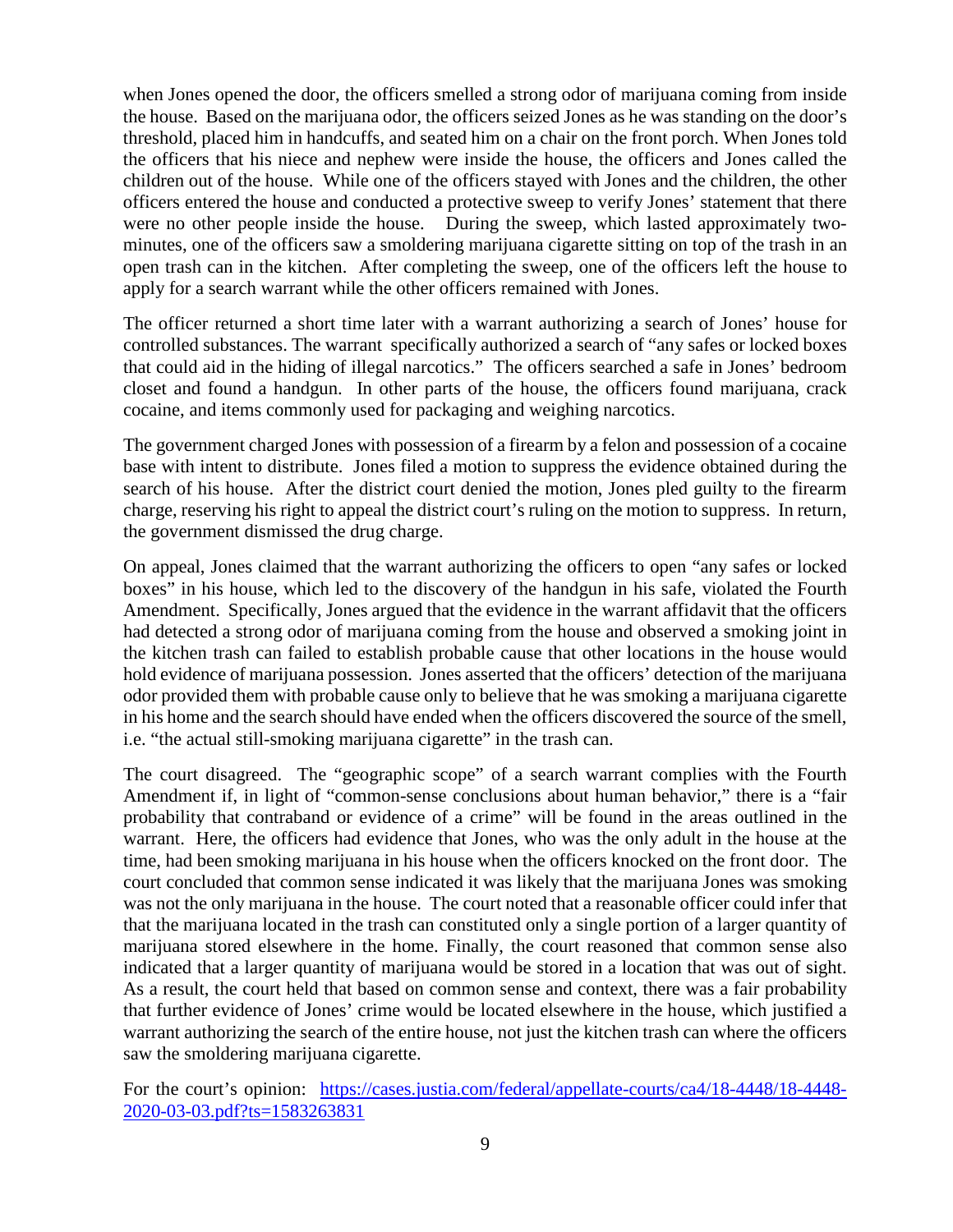### <span id="page-9-0"></span>**United States v. Jordan, 952 F.3d 160 (4th Cir. 2020)**

After federal agents arrested Ricky Grant for drug distribution, Grant identified Zavian Jordan as his primary and long-standing source of heroin. Grant agreed to cooperate with law enforcement and placed a monitored and recorded telephone call to Jordan, in which the men discussed a future drug transaction. Based on Grant's initial statement to the agents and the content of the recorded call, the agents obtained a warrant to track the location of Jordan's cell phone, and later, a second warrant to place a location-tracking device on Jordan's truck.

Several weeks later, federal agents had Jordan under surveillance when they saw him enter and depart several locations over a short period of time. In some instances, Jordan entered with one package and left with another. Suspecting that Jordan was engaging in drug transactions, the agents contacted a police officer who had been assisting in the investigation and requested that he conduct an investigatory stop of Jordan.

The officer followed Jordan until he saw Jordan turn through a red light without stopping, and then pulled him over. When he approached Jordan's truck, the officer found Jordan on the phone and unwilling to engage with him. Jordan eventually exited his truck and the officer frisked him for weapons. During the frisk, the officer saw a rubber glove in Jordan's pants pocket. The officer knew it was common practice for individuals to package drugs in rubber gloves. By this time, Jordan's brother had arrived on the scene in a separate vehicle and attempted to "interject himself" into the stop. Based on these circumstances, the officer waited approximately 11 minutes for back-up officers to arrive before walking his drug-detecting dog around Jordan's truck. After the dog alerted to the presence of drugs, Jordan told the officer that he had cocaine in his possession. The officer found approximately 12 grams of cocaine in the rubber glove from Jordan's pocket as well as almost \$2,000 in cash. In Jordan's truck, the officer found six cell phones, \$26,000 in cash, and a handgun. Jordan later admitted that he was involved in cocaine trafficking and gave officers a detailed statement.

The government charged Jordan with several drug-trafficking and firearms-related offenses. Jordan filed a motion to suppress the evidence seized from the traffic stop and his subsequent incriminating statements. Jordan conceded that the officer's stop for the traffic violation was lawful. However, Jordan claimed that the officer violated the Fourth Amendment by prolonging the stop for 11-minutes, beyond the time required to complete the stop, without reasonable suspicion that Jordan committed another offense.

Ultimately, the court agreed with the district court which held that the officer had reasonable suspicion of ongoing criminal activity, apart from Jordan's traffic violation, when he stopped Jordan's truck. First, under the collective knowledge doctrine, the court imputed to the officer knowledge of all the facts known to the federal agents when they asked the officer to stop of Jordan. Specifically, the officer later became aware of the following facts as relayed to him by other federal agents: 1) that Jordan was suspected of drug trafficking, and that others involved in the same scheme had been found with firearms or had histories of violent crimes; 2) that Grant had identified Jordan as his primary drug supplier; 3) that warrants had been issued for the tracking of Jordan's cell phone and truck; and 4) that agents had observed Jordan's movements earlier in the day, which based on their training and experience, were indicative of drug transactions.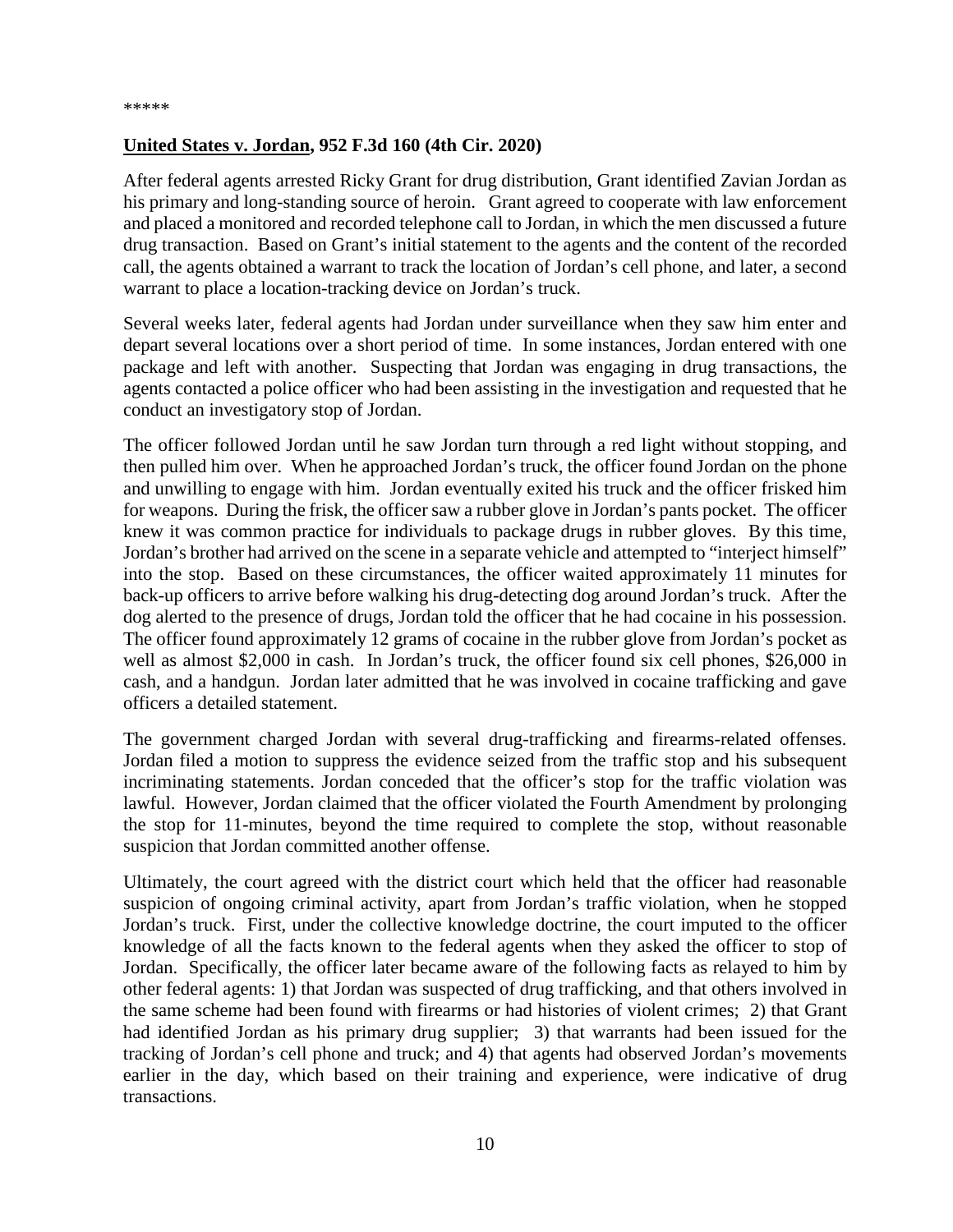Next, the court found that the officer did not unreasonably prolong Jordan's detention by waiting 11-minutes for back-up officers to arrive before completing his investigation. The court recognized that "investigating officers may take such steps as are reasonably necessary to maintain the status quo and protect their safety during an investigative stop." The court held that it was reasonable for the officer to wait for back-up officers to arrive because the officer had reason to believe that Jordan was working with armed drug dealers and he was confronted not only with Jordan but also with his brother at the scene.

For the court's opinion: [https://cases.justia.com/federal/appellate-courts/ca4/17-4751/17-4751-](https://cases.justia.com/federal/appellate-courts/ca4/17-4751/17-4751-2020-03-03.pdf?ts=1583263830) [2020-03-03.pdf?ts=1583263830](https://cases.justia.com/federal/appellate-courts/ca4/17-4751/17-4751-2020-03-03.pdf?ts=1583263830)

\*\*\*\*\*

#### <span id="page-10-0"></span>**United States v. Moore, 952 F.3d 186 (4th Cir. 2020)**

Pursuant to department policy, police officers set up a traffic checkpoint at the intersection of a well-traveled county road. The purpose of the checkpoint was to ensure that drivers were in compliance with state law regulating the use of motor vehicles. As Leroy Moore pulled up to the checkpoint, an officer noticed what appeared to be bullet holes in the driver's side door. When the officer approached Moore's car, he immediately noticed the odor of marijuana and saw smoke emitting from the passenger area. The officer requested Moore's driver's license and Moore gave it to the officer. The officer then questioned Moore about the smell and Moore admitted that he had just extinguished a "blunt," which the officer took to mean a marijuana cigar.

After being directed to exit the car, an officer frisked Moore and found four bags containing an off-white, rock-like substance in his pants leg. Moore consented to a search of his car where the officers found multiple off-white rock substances on the floorboards, drug paraphernalia, and a firearm. The officers arrested Moore and terminated the checkpoint a short time later.

The government charged Moore with possession with intent to distribute crack cocaine. Moore filed a motion to suppress the evidence obtained from the search of his person and vehicle at the checkpoint. Moore argued that the checkpoint violated the Fourth Amendment because (1) its primary purpose was to advance a general interest in crime control, which is prohibited, and (2) it was conducted in an unreasonable manner because there was no formal policies or procedures in place to limit the discretionary authority of the officers manning it.

The Court of Appeals recognized that the Supreme Court has held that checkpoints designed to intercept illegal aliens, apprehend drunk drivers, and to solicit information from the public regarding criminal activity are reasonable under the Fourth Amendment. In addition, the Supreme Court and lower courts have concluded that checkpoints designed for the limited purpose of checking driver's licenses and motor vehicle registrations are reasonable as well. In this case, the court held that the checkpoint was reasonable under the Fourth Amendment because it was established to check licenses, automobile registrations, and compliance with motor vehicle laws in order to ensure the safe and legal operation of motor vehicles on the roadway.

Next, the court had to determine if the officers' conduct towards Moore during the stop at the checkpoint was reasonable. Generally, when motorists are stopped at lawful checkpoints, officers must treat each motorist in a similar manner as the courts have recognized that there is potential for abuse "when officers are entrusted with standardless and unconstrained discretion."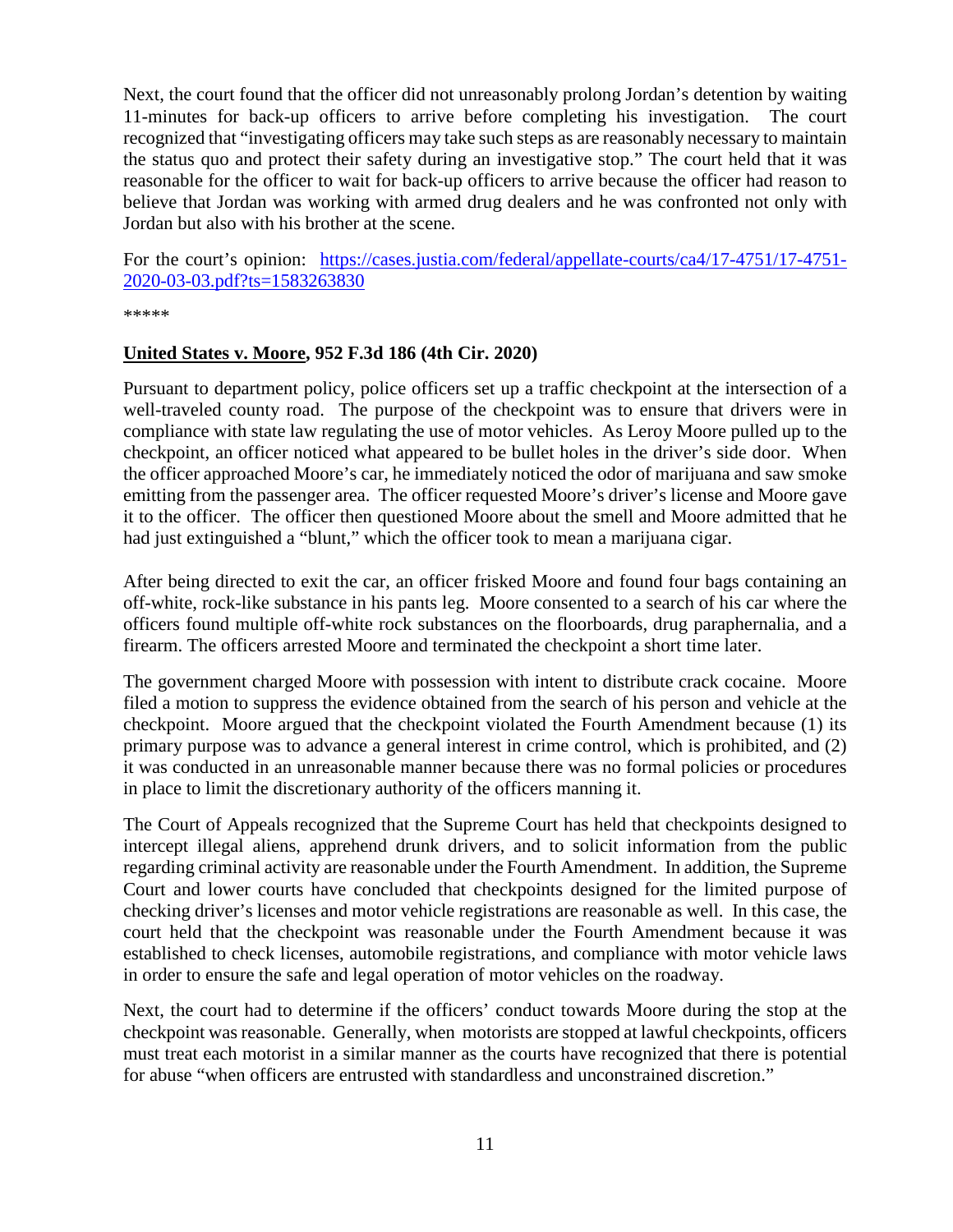Here, the court found that the officers operated the checkpoint in a reasonable manner. First, it was clearly visible, as flashing blue lights and traffic cones warned motorists of the need to slow to a stop and the officers manning the checkpoint wore uniforms and reflective vests and hats. Second, and more importantly, the checkpoint was operated pursuant to a "systematic procedure that strictly limited the discretionary authority of the officers and reduced the potential for a motorist to be subjected to arbitrary treatment. Specifically, (1) multiple officers manned the checkpoint, as required by department policy; (2) officers were required to stop every vehicle and were trained to look primarily for violations of motor vehicle laws; (3) the checkpoint was approved and supervised by a commanding officer; and (4) officers did not detain drivers longer than reasonably necessary to accomplish the purpose of checking a license and registration, In Moore's case, where other facts created a reasonable suspicion that Moore was involved in criminal activity, the extended duration of the investigatory stop was reasonable. The court concluded that the officers at the checkpoint were "plainly regulated and specifically directed toward ensuring highway safety and compliance with motor vehicle laws;" therefore, their actions in conducting it were reasonable.

For the court's opinion: [https://cases.justia.com/federal/appellate-courts/ca4/18-4606/18-4606-](https://cases.justia.com/federal/appellate-courts/ca4/18-4606/18-4606-2020-03-04.pdf?ts=1583350234) [2020-03-04.pdf?ts=1583350234](https://cases.justia.com/federal/appellate-courts/ca4/18-4606/18-4606-2020-03-04.pdf?ts=1583350234)

\*\*\*\*\*

# <span id="page-11-0"></span>**Fifth Circuit**

### <span id="page-11-1"></span>**United States v. Alvarado-Palacio, 951 F.3d 337 (5th Cir. 2020)**

Customs and Border Protection agents at the port of entry in El Paso, Texas found 9.98 kilograms of methamphetamine in Alvarado-Palacio's car during a secondary inspection. The agents arrested Alvarado. Special Agents Hernandez and Flores with Homeland Security Investigations interrogated Alvarado-Palacio later that day. After being advised of his Miranda rights, Alvarado-Palacio waived his rights and told the agents that he knew the drugs were in his car.

The government charged Alvarado-Palacio with several drug-related offenses. Alvarado-Palacio filed a motion to suppress his statements to the agents during his interrogation. Alvarado-Palacio claimed that he did not voluntarily and knowingly waive his Miranda rights because Agent Hernandez mischaracterized his right to an attorney.

Police officers must inform a suspect of his Miranda rights, but a suspect can waive those rights so long as the waiver is made voluntarily, knowingly, and intelligently. In this case, the agents informed Alvarado-Palacio of his Miranda rights, including his right to consult with an attorney before or during any interrogation. After Alvarado-Palacio indicated he understood his rights, Agent Hernandez gave him a waiver form and Agent Flores mentioned that Alvarado-Palacio could read the rights again. Alvarado-Palacio wrote his name, signature, and date on a Spanish form that included his Miranda rights and a waiver of those rights. Alvarado-Palacio reviewed the form and then the agents asked him if he understood the form. Alvarado-Palacio responded, "Yes, that I may have an attorney, it says?" Agent Hernandez answered while holding the rights and waiver form, "Yes you may have an attorney, but right now is when we can speak with you"; and Alvarado-Palacio responded, "Ah ok." Based on these facts, the court found that Alvarado-Palacio *voluntarily* chose to waive his right to counsel.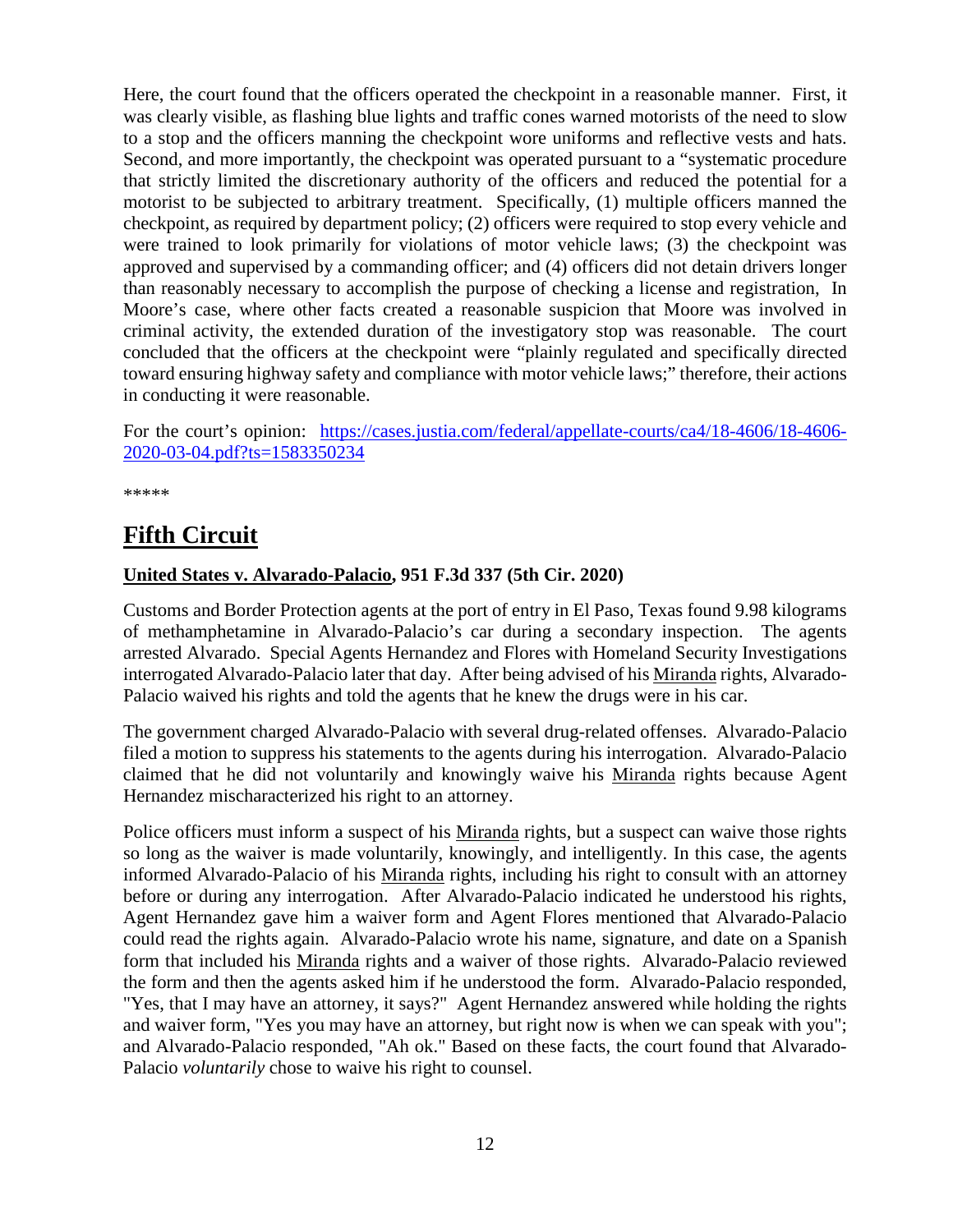Next, the court held that Alvarado-Palacio made a *knowing* waiver of his right to counsel. After Alvarado-Palacio signed the rights and waiver form, the agents asked him if he understood his rights. Alvarado gave an ambiguous reply, "that I can have an attorney, it says?" but then clearly stated "Ah ok" when agents informed him that they were going to speak with him. Just moments before, the agents verbally told Alvarado-Palacio about his Miranda rights and asked if he understood. He answered, "yes". The agents also asked if Alvarado-Palacio understood his rights and would be okay if they asked him a few questions. He answered that he was "ok".

Based on the totality of the circumstances, the court concluded that Alvarado-Palacio knowingly, intelligently, and voluntarily waived his right to counsel, specifically upon following facts: (1) Alvarado-Palacio's initial affirmation that he understood his right to an attorney prior to or during interrogation, (2) the video of him signing the Spanish translated waiver, (3) his second affirmation that he understood his rights, and (4) his agreement to speak with the agents.

For the court's opinion: [https://cases.justia.com/federal/appellate-courts/ca5/17-51030/17-](https://cases.justia.com/federal/appellate-courts/ca5/17-51030/17-51030-2020-03-02.pdf?ts=1583181027) [51030-2020-03-02.pdf?ts=1583181027](https://cases.justia.com/federal/appellate-courts/ca5/17-51030/17-51030-2020-03-02.pdf?ts=1583181027)

\*\*\*\*\*

### <span id="page-12-0"></span>**United States v. Scully, 951 F.3d 656 (5th Cir. 2020)**

Robert Scully and Kenneth Sliz shared ownership and management of Gourmet Express (Gourmet), a company that produced frozen meals. A dispute between Scully and Sliz resulted in civil litigation and the eventual sale of Gourmet. Concerned that Gourmet had been involved in federal crimes while he still owned it, Sliz went to the Internal Revenue Service (IRS) as a whistleblower and the IRS thereby launched an investigation.

IRS agents obtained a warrant to search 1015 East Cliff Drive, which was Scully's residence and, according to a Gourmet company document, was also Gourmet's "West Coast Regional Office." The affidavit submitted to the magistrate judge in support of the warrant explained that Scully "converted a small apartment behind the residence into an office" where he did work for Gourmet and that agents were looking for the sort of evidence that would be found in a home office. The agent that drafted the affidavit stated that, in his experience, "business records are kept at addresses listed as a business office." The affidavit further stated that "the latest Gourmet employee phone directory and office listing" listed 1015 East Cliff Drive as an office, and that a phone and fax number were listed for the same address.

Before preparing the warrant, agents reviewed satellite images of the location and drove past it. In addition, the agents had the warrant application reviewed and approved by the U.S. Attorney's Office. A federal magistrate judge reviewed and signed both the warrant and the supporting affidavit. The agents executing the search were each provided a copy of the warrant before the raid. While the affidavit in support of the warrant explained that Scully's home office was in a building separate from the residence, the warrant included a physical description of the primary residence only.

It was later discovered that Scully's home office was in fact located at 1015½ East Cliff Drive, in a separate building behind the primary residence (1015 East Cliff Drive), accessible by a private sidewalk. Scully's parcel of land contained three structures served by one driveway, the primary residence at 1015 East Cliff Drive, the home office behind the primary residence at 1015½ East Cliff Drive, and a structure to the left of the primary residence that was leased to someone else. In addition to the primary residence at 1015 East Cliff Drive, the agents searched the home office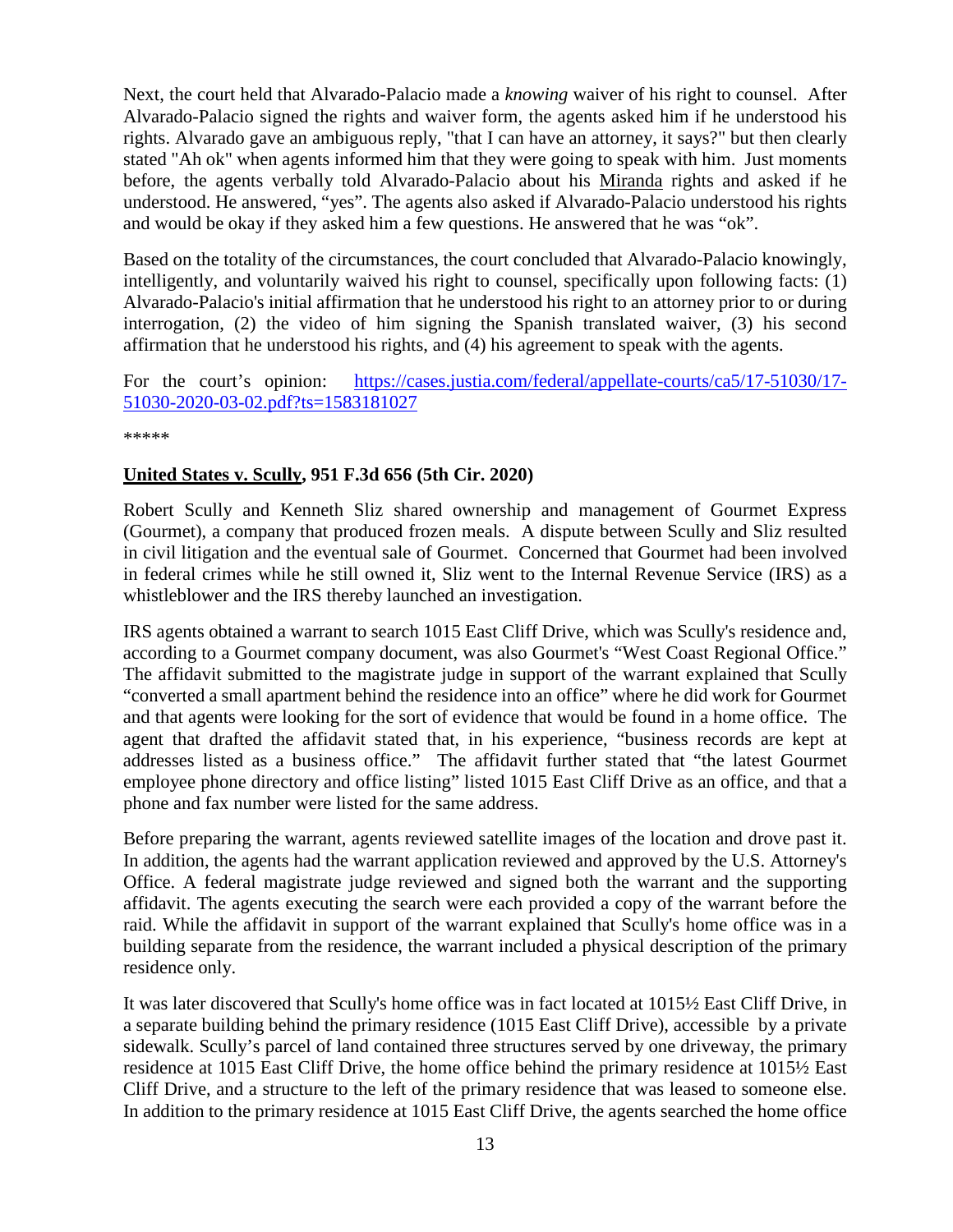at 1015½ East Cliff Drive and seized certain documents and an image of Scully's computer hard drive. The agents did not search the third structure on the property.

The government ultimately charged Scully with conspiracy to commit tax fraud, aiding in filing false tax returns, and wire fraud.

Scully filed a motion to suppress the evidence seized from his home office at 1015½ East Cliff Drive. Scully argued that the agents exceeded the scope of the warrant when they searched the home office behind the primary residence because the warrant described only the primary residence at 1015 East Cliff Drive.

The court disagreed. The court considered several facts, including the research conducted by agents to determine scope of the place to be searched as 1015 East Cliff Drive. First, the agents relied on the Gourmet corporate documents listing the West Coast Regional Office at that address, including "the latest Gourmet employee phone directory and office listing," as well as a fax number listed for that address. In addition, the agents reviewed photographs and satellite imagery, drove past the location, and relied on information provided by Sliz. Finally, no signs or markings indicated that the home office carried a separate address, and both structures were similar in appearance, were contained on a singular rectangular lot within the same fenced area, appeared to be connected by the same utility wires, and were connected by a sidewalk. The court held that while the agents could have discovered the separate addresses with additional research, they acted reasonably and in good faith in not including the address 1015½ East Cliff in the warrant application and in believing that the warrant for 1015 East Cliff Drive covered both buildings.

The court further held that the agents were objectively reasonable and acting in good faith in their belief that the warrant containing a physical description of only the primary residence authorized the search of a separate building behind the primary residence. The court recognized that other courts as well as the Sixth Circuit Court of Appeals had previously applied the good-faith exception to uphold the admission of evidence obtained from two separate addresses even though only one address was listed in the search warrant.

Similarly in this case, the court found that: 1) the agent who submitted the warrant and supporting affidavit to the magistrate judge was one of the agents who executed the warrant, 2) the supporting affidavit which described Scully's home office explained that Scully did work for Gourmet there and that the agents were looking for business records contained in the home office, 3) the judge found probable cause to search the property as described in the supporting affidavit and the search was confined to the areas described in it, and 4) prior to executing the warrant, the agents were told that they would be searching the main house and the additional structures on the property, except for the rented structure. The court concluded there was no danger that the less-than-perfect description on the face of the warrant allowed the officers to search beyond the scope of the warrant because the agent that drafted the supporting affidavit participated in the execution of the warrant and because he instructed the other agents as to what places they were authorized to search.

For the court's opinion: [https://cases.justia.com/federal/appellate-courts/ca5/16-51429/16-](https://cases.justia.com/federal/appellate-courts/ca5/16-51429/16-51429-2020-03-04.pdf?ts=1583368218) [51429-2020-03-04.pdf?ts=1583368218](https://cases.justia.com/federal/appellate-courts/ca5/16-51429/16-51429-2020-03-04.pdf?ts=1583368218)

\*\*\*\*\*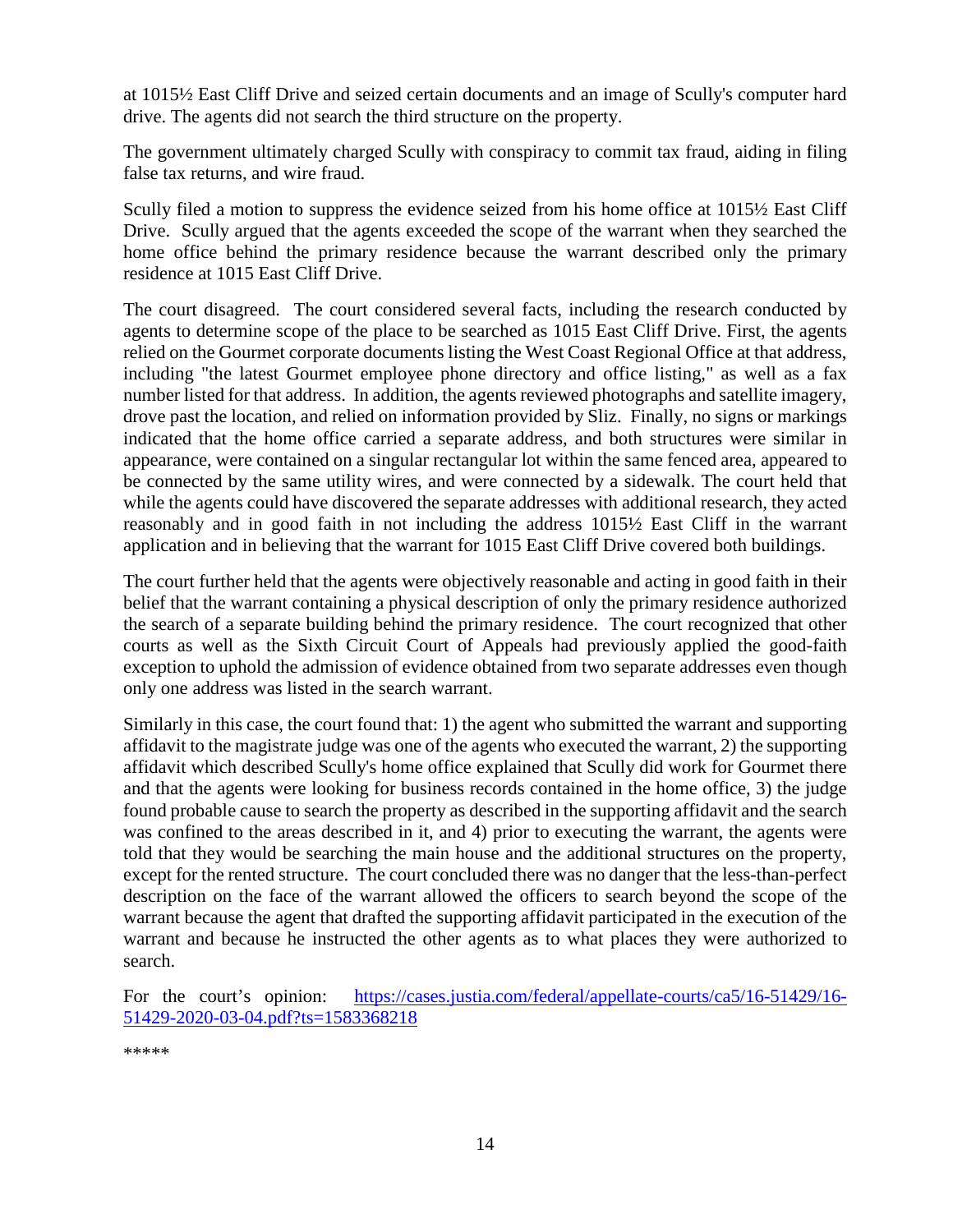# <span id="page-14-0"></span>**Sixth Circuit**

### <span id="page-14-1"></span>**Ashford v. Raby, 951 F.3d 798 (6th Cir. 2020)**

A police officer saw a vehicle traveling at over 100 miles per hour and changing lanes without a turn signal. When the officer activated his lights and attempted to stop the vehicle, the driver, Keyonte Ashford, refused and kept driving. The officer pursued Ashford for more than two minutes before three police cars surrounded Ashford and forced him to stop. The officers ordered Ashford to show his hands and Ashford complied by thrusting his hands out the window. The officers then told Ashford twice to turn his engine off. Ashford did not comply. Instead, he thrust his hands further out the window

At that point, Officer Raby and his trained police dog, Ruger, arrived on the scene. While the other officers told Ashford to keep his hands up, Officer Raby approached Ashford's vehicle and opened the driver's side door. With the door open, the officers ordered Ashford to step out of the vehicle. Ashford tried to tell the officers that his SUV was still in drive and his foot on the brake was the only thing stopping it from rolling forward into a police cruiser. According to Ashford, he was afraid to pull back into his vehicle to put it in park. Ashford claimed that he told the officers they were free to reach into his vehicle to put it in park or turn it off. It was not clear whether the officers heard Ashford's suggestion amid the noise. However, even if they did, the officers continued to order Ashford to exit his vehicle. The officers also told Ashford that if he did not, Officer Raby would send his dog to apprehend him.

After 20 seconds of Ashford's refusal to get out of the vehicle, Officer Raby commanded Ruger to attack. Ruger bit Ashford's left arm and then Officer Raby and Ruger pulled Ashford out of the driver's seat and onto the road, where officers arrested him. Afterward, the officers took Ashford to the hospital where he was treated for injuries to his left arm.

Ashford sued Officer Raby under 42 U.SC. § 1983, claiming that Officer Raby violated the Fourth Amendment by using excessive force against him when he ordered Ruger to attack him. The district court granted Officer Raby qualified immunity. Ashford appealed.

The Sixth Circuit Court of Appeals recognized that to be constitutional under the Fourth Amendment, Officer Raby's use of force only need to be objectively reasonable under the circumstances. The court added that the reasonableness standard does not take into account facts not known to the officer at the time force was used nor does it require an officer to use the best technique available at the time. The court noted that in police work officers usually face a range of acceptable options, not a single, rigid right answer and that the reasonableness standard contains a "measure of deference to the officer's on-the-spot judgment."

Against this framework, the court held that Officer Raby's decision to remove Ashford from the vehicle was reasonable. First, Ashford led police officers on a  $2\frac{1}{2}$  minute chase before the officer stopped him. Second, Ashford repeatedly refused to exit the vehicle. Third, although Ashford had his hands up, the officers could not control the scene with Ashford in the vehicle. Even though Ashford might have had a valid reason for not wanting to exit the vehicle, the court considered what was reasonable from Officer Raby's perspective, not Ashford's. All that Officer Raby knew about Ashford was that he: 1) had been driving erratically and at excessive speeds, 2) had refused a lawful signal to pull over, 3) had stopped only when forced, 4) left his vehicle in drive for some unknown reason, and requested that officer to enter the SUV, park it, and take the keys from the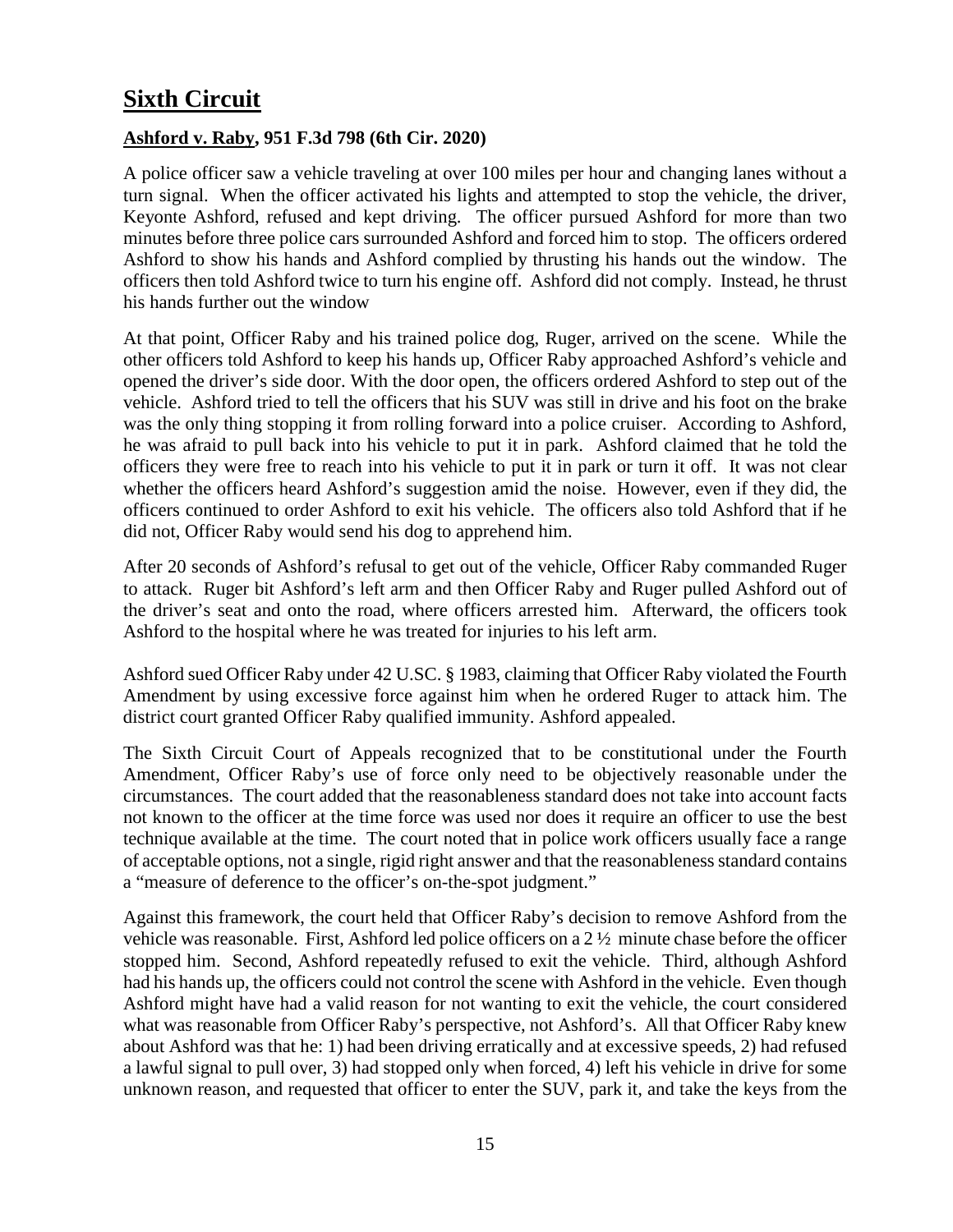ignition. The court concluded that the officers were not required to assume the risk inherent in Ashford's request and that the decision to remove Ashford from the vehicle was reasonable.

Next, the court held that Officer Raby did not violate clearly established law by deploying Ruger to assist in removing Ashford from the vehicle. The court found that if officers had attempted to pull Ashford from the still-running vehicle by themselves they faced the risk that Ashford might attempt to drive away. Given this risk, the court found that it was reasonable to entrust the first stage of the seizure to Ruger rather than an officer. The court added that Ashford could not provide any Sixth Circuit opinion which held that deploying a police dog in similar circumstances violated the Fourth Amendment.

Finally, the court held that Officer Raby did not unreasonably prolong Ruger's use of force against Ashford. Once Ashford was out of the vehicle, Officer Raby controlled Ruger while the other officers secured Ashford. Video footage showed that Officer Raby gave Ruger the release command approximately two seconds after an officer secured Ashford's right arm and about four to five total seconds after the Ashford was pulled from the vehicle. The court commented that Officer Raby's handling of Ruger during the seizure was "responsible and professional."

For the court's opinion: [https://cases.justia.com/federal/appellate-courts/ca6/19-1677/19-1677-](https://cases.justia.com/federal/appellate-courts/ca6/19-1677/19-1677-2020-03-05.pdf?ts=1583431301) [2020-03-05.pdf?ts=1583431301](https://cases.justia.com/federal/appellate-courts/ca6/19-1677/19-1677-2020-03-05.pdf?ts=1583431301)

\*\*\*\*\*

### <span id="page-15-0"></span>**United States v. Jones, 953 F.3d 433 (6th Cir. 2020)**

McKinney called the Paducah police department and reported that her ex-boyfriend, Jermaine Jones, assaulted her and then fled in a white SUV that was driven by one of his friends. When officers arrived at McKinney's home, they interviewed her and corroborated her account of the incident. McKinney told the officers that Jones had threatened her in the past, that he may try to kill her in the future, and that he could easily obtain a gun. McKinney told the officers that she planned to get an emergency protective order against Jones and that she feared he would return to attack her once the officers left the residence.

While completing paperwork related to the call, an officer saw two men in a white SUV at the intersection near McKinney's' home. The officer stopped the SUV and identified Jones as the passenger. The officer asked Jones to exit the vehicle and escorted him back to his police car, where a quick frisk of Jones revealed no weapons. The officer spoke to Jones, who denied assaulting McKinney. The officer did not believe Jones and arrested him for fourth-degree assault, a misdemeanor in Kentucky. The officer searched Jones and placed him in the back of his police car. After Jones complained that his handcuffs were too tight, the officer went to check the handcuffs and saw a firearm in the back of his police car that he had not seen before.

The government charged Jones with being a felon in possession of a firearm. Jones filed a motion to suppress the firearm. Jones claimed that the officer violated the Fourth Amendment because he stopped the SUV on the suspicion that Jones had completed a crime, which in this case only amounted to a misdemeanor. Jones argued that to make a valid stop, the officer needed a reasonable suspicion of ongoing or imminent criminal activity, not a completed crime.

In [U.S. v. Hensley,](https://supreme.justia.com/cases/federal/us/469/221/) the Supreme Court held that "if police have a reasonable suspicion, grounded in specific and articulable facts, that a person they encounter was involved in or is wanted in connection with a completed felony, then a Terry stop may be made to investigate that suspicion."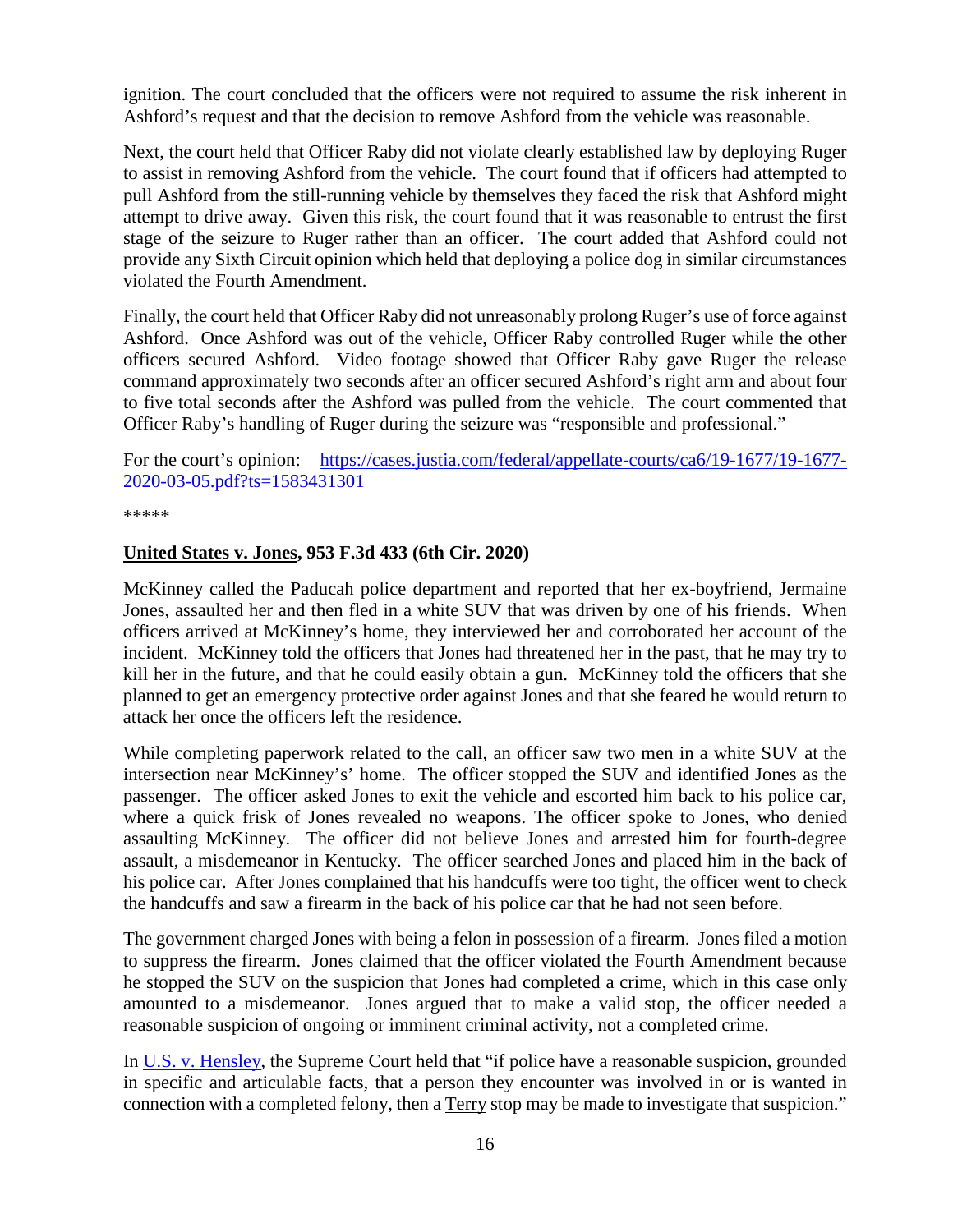However, the Court did not address whether it would be reasonable for an officer to conduct a Terry stop to investigate a completed misdemeanor. Instead, the Court left it to lower courts to make that determination on a case-by-case basis. The Court noted that the inquiry turns not on whether the suspect already completed a crime, but rather on the nature of the crime, how long ago the suspect committed it, and the ongoing risk of the individual to the public safety. For example, under this approach, it would not be reasonable for an officer to conduct a Terry stop on someone who "ran a red light six months ago" but it would be reasonable for an officer to stop someone who recently assaulted a spouse. The court added that with other circuits that have adopted the Hensley facts-and-circumstances test in considering the validity of Terry stops for completed misdemeanors, sometimes the government has prevailed and sometimes the defendant has prevailed.

Applying the facts-and-circumstances test, the court held that by stopping Jones' car to investigate McKinney's allegations of assault, whether classified as a misdemeanor or felony, the officer acted reasonably.

The court held that the officer properly stopped Jones as he had established reasonable suspicion that Jones had physically assaulted McKinney. The court noted that prior to the stop, had interviewed McKinney regarding the domestic incident and found her to be credible. Further, the officer corroborated almost every aspect of the McKinney's account of the domestic incident. Later, the officer identified a vehicle near the McKinney home, which matched the description of the SUV in which Jones had fled.. The court concluded that stopping the SUV directly promoted the interest of preventing crime, as McKinney credibly claimed that Jones intended to harm her or her home.

Second, the court held that the stop promoted public safety, as McKinney told the officers that Jones could get a firearm easily and had attacked her in the past. The court concluded that it was reasonable for the officer to stop Jones to prevent him from committing further acts of violence.

For the court's opinion: [https://cases.justia.com/federal/appellate-courts/ca6/19-5633/19-5633-](https://cases.justia.com/federal/appellate-courts/ca6/19-5633/19-5633-2020-03-23.pdf?ts=1584997213) [2020-03-23.pdf?ts=1584997213](https://cases.justia.com/federal/appellate-courts/ca6/19-5633/19-5633-2020-03-23.pdf?ts=1584997213)

\*\*\*\*\*

# <span id="page-16-0"></span>**Seventh Circuit**

### <span id="page-16-1"></span>**United States v. Rickmon, 952 F.3d 876 (7th Cir. 2020)**

While on patrol at approximately 4:40 a.m., a police officer received a ShotSpotter system report of two gunshots coming from 2203 North Ellis Street. ShotSpotter is a surveillance system that uses microphones to record gunshots in a specific area. After an individual listens to the audio file and confirms the sound as a gunshot, ShotSpotter sends an alert to the local police department. While driving toward North Ellis Street, the officer received another ShotSpotter alert reporting three more shots fired from North Ellis Street. The officer also received information from his dispatcher stating that cars were reported leaving the area of the reported gunshots and that a man was seen running from the area.

As the officer turned onto North Ellis Street, he saw a car approaching him from the opposite direction. This was the only car the officer saw on the street. The officer activated his emergency lights and stopped the vehicle. The occupants of the car pointed back to crowd of approximately 15-20 people and told the officer: "[t]hey are down there." When back-up officers arrived, the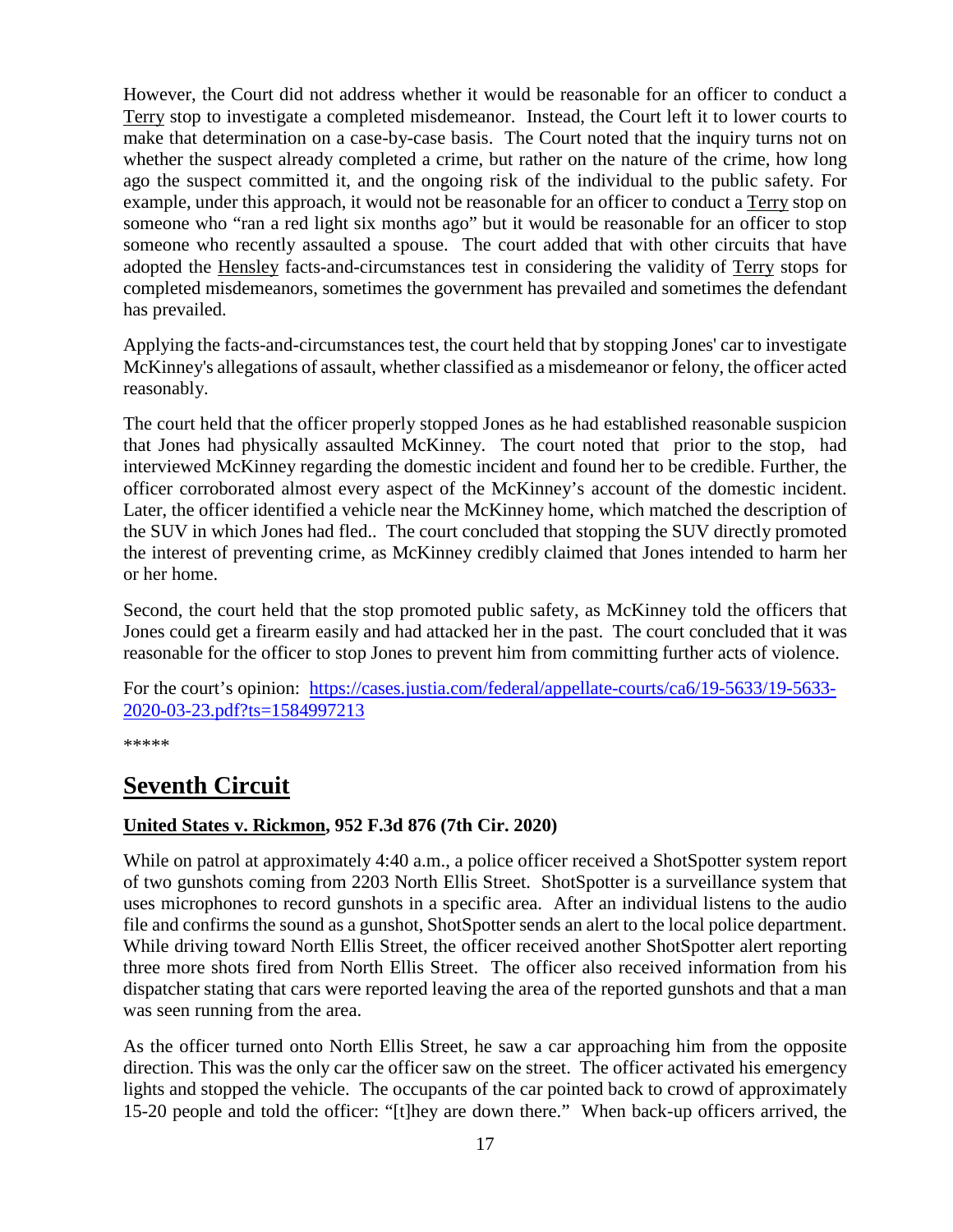passenger, Terrill Rickmon, then reported that someone had shot him in the leg. With the driver's consent, the initial officer on scene searched the vehicle and found a handgun under the passenger seat where Rickmon had been sitting.

The government charged Rickmon with possession of a firearm by a felon. Rickmon filed a motion to suppress the firearm, arguing that ShotSpotter, by itself, should not allow police officers to stop a vehicle in the immediate vicinity of a gunfire report without any individualized suspicion of that vehicle.

The court agreed that a single ShotSpotter alert would most likely not amount to reasonable suspicion to conduct a stop. However, in this case, the court found that the totality of the circumstances established sufficient reasonable suspicion for the officer to stop Rickmon's car beyond being in the vicinity of the ShotSpotter's coverage zone.

First, the officer received two ShotSpotter alerts and two dispatches reporting a shooting on North Ellis Street. While on his way to that location, the officer heard additional radio dispatches which reported cars leaving the area and an individual running away from the shooting. The court concluded that the ShotSpotter alerts were analogous to anonymous tips that were independently confirmed by the information provided in the radio dispatches. The court noted that corroboration from multiple sources describing the general area and nature of the same crime can support reasonable suspicion for a stop.

Second, the officer was responding to an emergency report of shots fires, not one of "general criminality." The court commented that it has "repeatedly emphasized in our decisions that the inherent danger of gun violence sets shootings apart from other criminal activity."

Third, the officer encountered Rickmon's vehicle on the same block of the shooting 5  $\frac{1}{2}$  minutes after he received reports of shots-fired. The court found that stopping Rickmon's vehicle was within this time frame was not unduly long, noting that a shooting may cause a person to quickly flee for any number of reasons including the destruction of evidence, to tend to an injury sustained in the shooting, or to hide in place, and that such flight .

Fourth, although the officer did not have the description of any vehicle, when he saw Rickmon's car the vehicle was traveling on the only street leading away from the site of the shooting. The court concluded that it was reasonable for the officer to believe that Rickmon's car was involved with the gunshots.

Finally, the officer testified that North Ellis Street was an area that he had once previously patrolled and responded to a call of shots-fired.

The court held: 1) the reliability of the police reports, 2) the severity of the crime, 3) the fact that the stop occurred close in time and proximity to the shots, 4) late at night in an area of light traffic, and 5) the officer's experience with gun-related calls in that area, provided reasonable suspicion to stop Rickmon's vehicle.

For the court's opinion: [https://cases.justia.com/federal/appellate-courts/ca7/19-2054/19-2054-](https://cases.justia.com/federal/appellate-courts/ca7/19-2054/19-2054-2020-03-11.pdf?ts=1583964034) [2020-03-11.pdf?ts=1583964034](https://cases.justia.com/federal/appellate-courts/ca7/19-2054/19-2054-2020-03-11.pdf?ts=1583964034)

\*\*\*\*\*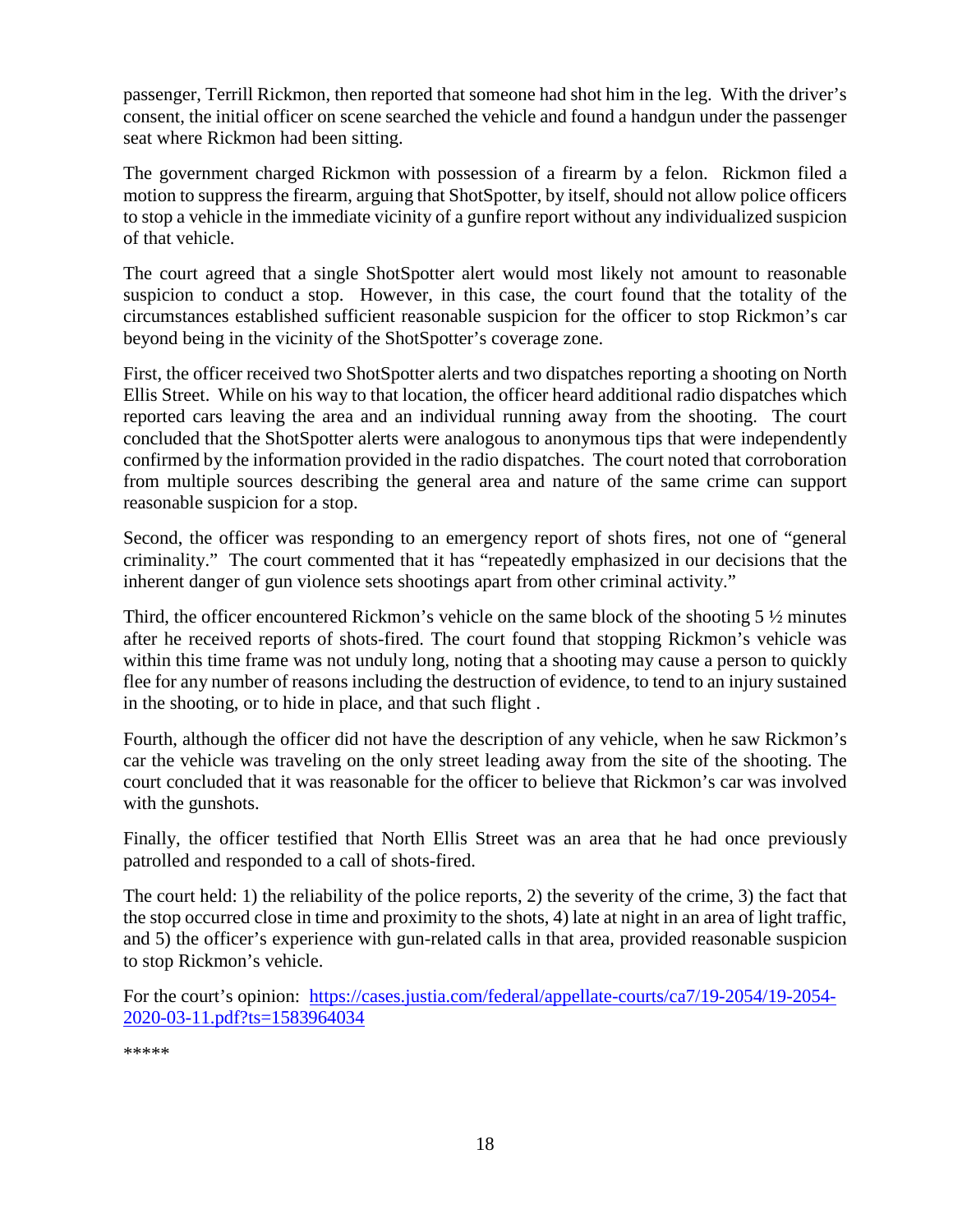# <span id="page-18-0"></span>**Eighth Circuit**

### <span id="page-18-1"></span>**United States v. Heard, 951 F.3d 920 (8th Cir. 2020)**

At approximately 7:20 p.m., Justin Summers called 911 and reported that while driving in a car with his wife, he saw a parked car with substantial front-end damage. Summers stated that he saw a "black male, anywhere from 5'9" to 6-foot," with a white hat and dark clothes standing next to the driver's side of the car. Summers added that he saw the man throw something "small" into the "weeds." When Summers and his wife slowed down almost to a stop next to the car, the man, later identified as Tachay Heard, made a facial expression that made it clear to Summers that "he did not want us there." As Summers and his wife drove away, Summers saw Heard throw a pistol into the weeds or into the ditch at the side of the road.

When police officers arrived, they found Heard, who is 5'8" tall, wearing a black t-shirt and blue jeans. The officers searched the area near the car and found a bag of marijuana with 27 individually packaged baggies and a loaded firearm that had no dirt or debris on it. The officers arrested Heard.

Around 8:45 p.m., officers asked Summers to return to the scene. He arrived at dusk. Officers positioned Heard, handcuffed with a spotlight shining on him, 20 to 25 feet from Summers. Officers told Summers "to have an open mind, and to tell them if it was or was not the person that [he] saw." Without hesitation, Summers identified Heard as the man he had seen earlier, with the exception that Heard was now not wearing a hat. Summers added that during the identification Heard gave him the "same hard looks" he had given him earlier in the evening.

The government charged Heard with drug and firearms-related offenses. Prior to trial, Heard filed a motion to suppress Summers' eyewitness identification, claiming that the show-up identification was impermissibly suggestive. Heard argued that the show-up was unconstitutional because officers called Summers back to the scene of the crime and asked him suggestive questions while Heard was handcuffed with a bright light shining directly on his face. The district court denied the motion and Heard appealed.

Law enforcement officers are not limited to station house line-ups if there is an opportunity for a quick, on-the-scene identification. Officers should avoid any identification procedure that is inherently suggestive. An inherently suggestive identification procedure is one that gives rise to a substantial likelihood of misidentification. However, even if an identification procedure is deemed to have been inherently suggestive, it will be admissible as long as it is not also deemed to be "unreliable."

In this case, the Eighth Circuit Court of Appeals held that the show-up identification was not impermissibly suggestive. The court cited two Eighth Circuit opinions which held that "suspects being handcuffed and in police custody" or having a light shone on their face "do not render the identification procedure impermissibly suggestive."

The court further held that Summers' identification was reliable. An identification is unreliable if the circumstances allow for "a very substantial likelihood of irreparable misidentification." Factors a court will consider to determine the reliability of an identification include: 1) the opportunity of the witness to view the criminal at the time of the crime, 2) the witness' degree of attention, 3) the accuracy of the witness' prior description of the criminal, 4) the level of certainty demonstrated at the confrontation, and 5) the time between the crime and the confrontation.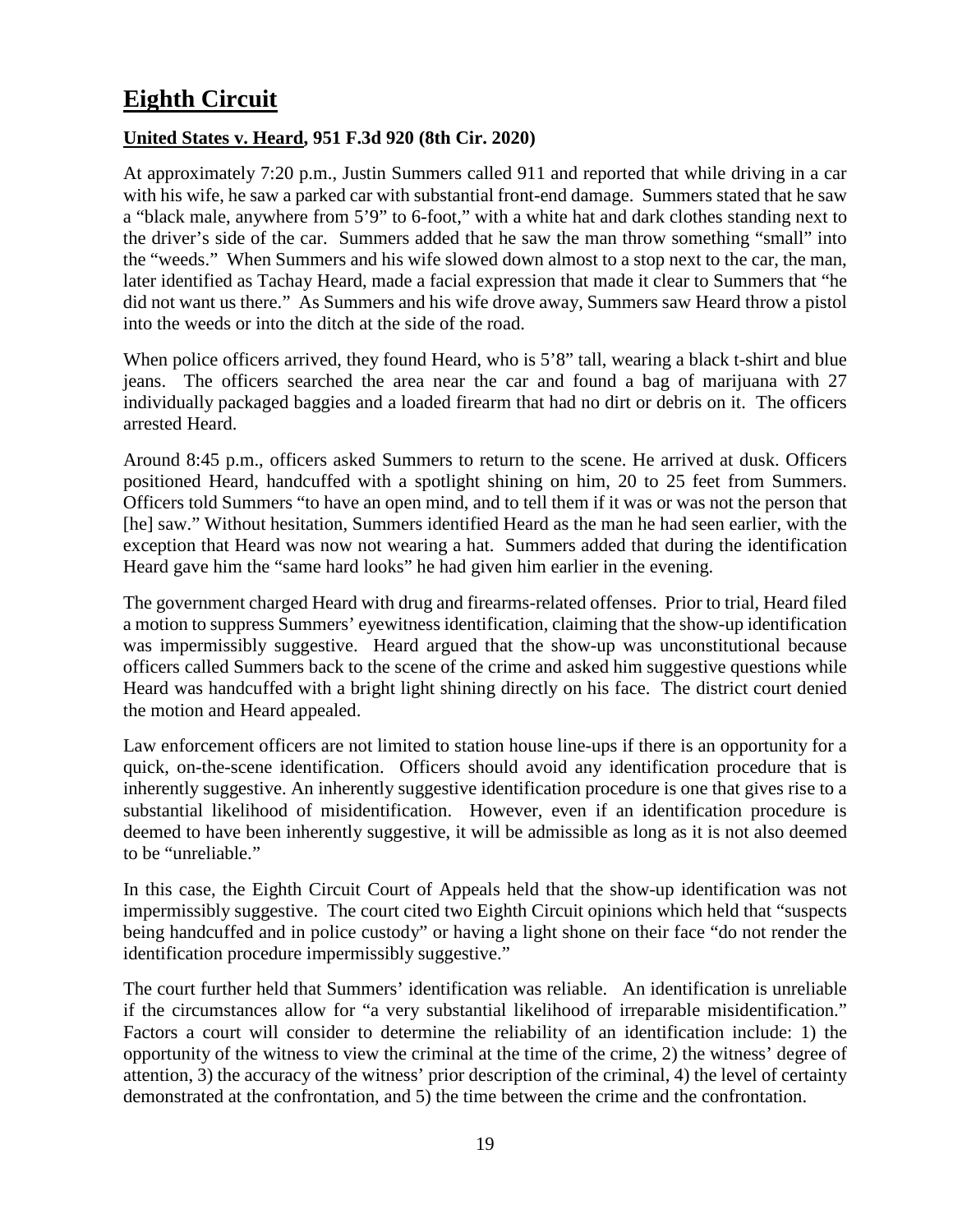Considering these factors the court found that Summers paid close attention to Heard due to the severe damage to Heard's vehicle. Summers stated that he observed Heard at a close distance, in good light, and "could see his face really good." Summers testified that Heard gave him "a threatening hard look" and "made it very clear that he didn't want us there." Finally, only about an hour and a half passed between when Summers first saw Heard and when he made the identification.

For the court's opinion: [https://cases.justia.com/federal/appellate-courts/ca8/18-3411/18-3411-](https://cases.justia.com/federal/appellate-courts/ca8/18-3411/18-3411-2020-03-03.pdf?ts=1583253027) [2020-03-03.pdf?ts=1583253027](https://cases.justia.com/federal/appellate-courts/ca8/18-3411/18-3411-2020-03-03.pdf?ts=1583253027)

\*\*\*\*\*

### <span id="page-19-0"></span>**United States v. Suellentrop, 953 F.3d 1047 (8th Cir. 2020)**

Paul Donnelly borrowed Dennis Suellentrop's cell phone. After finishing his call, Donnelly looked through the contents of the phone and found pornographic images and videos of Suellentrop's infant daughter. Law enforcement was called and an officer was dispatched to interview Donnelly. Donnelly told the officer what he had found and gave Suellentrop's phone to the officer. The officer examined the phone and found an image of child pornography. The officer turned off the phone and secured it in his pocket without searching it further.

A short time later, a detective arrived and took possession of Suellentrop's phone without turning it on. The investigator called a state prosecutor who provided assistance with obtaining a warrant to search Suellentrop's residence and cell phone. Several weeks later, a forensic examination of Suellentrop's cell phone revealed images and videos of child pornography.

The government eventually charged Suellentrop with several child-pornography related offenses. Suellentrop filed a motion to suppress the evidence obtained from his cell phone. First, Suellentrop claimed that Donnelly's actions in unlocking the phone and showing an image to the responding officer violated the Fourth Amendment because Donnelly was acting as an agent of the government.

The Fourth Amendment does not prohibit private searches as long as those searches are not instigated by the government or performed on behalf of the government by the private individual. In addition, when the government re-examines materials following a private search, the government my intrude on an individual's privacy expectations without violating the Fourth Amendment as long as the government's search goes no further than the private search.

Here, the court held that Donnelly's examination of Suellentrop's phone constituted a private search. First, it was undisputed that Donnelly viewed the images and videos before law enforcement was called. Second, when Donnelly unlocked the phone and showed an image to the responding police officer, he was not acting as "an agent of the government." Consequently, when the responding officer searched the phone, he was entitled to view the same images and videos that Donnelly had viewed on his own initiative.

Next, Suellentrop claimed that the search of his phone pursuant to the state warrant was unlawful because it did not specifically authorize a search of his phone and because the officers seized his phone before the warrant was issued.

The court disagreed. The warrant for Suellentrop's residence authorized investigators "to search the computers, cameras, storage devices, and electronic devices" seized by the officers for evidence of child pornography. While commenting that "the warrant [was] not a model of clarity,"